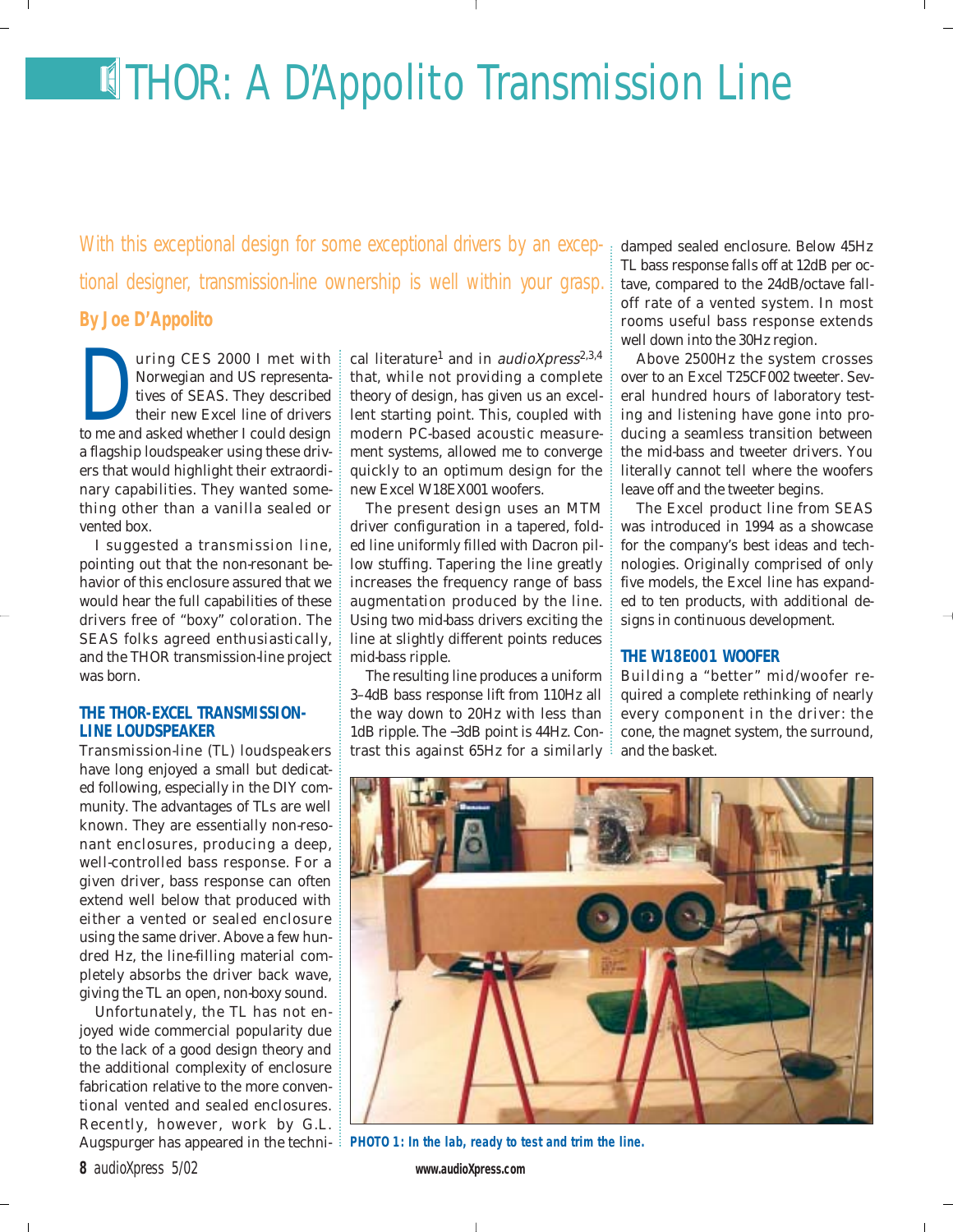### **The Magnesium Cone**

The advantages of metal cones are well known. They remain virtually pistonic throughout their passband, and do not suffer from midband cone edge resonance problems so common in paper and other soft cones. Prior to the development of the magnesium cone, virtually all metal cones used some form of aluminum alloy. While aluminum is an easy material to form either by stamping or spinning, it also suffers from its share of acoustic drawbacks.

To keep the moving mass reasonably low, the cone must be quite thin. For an 18cm woofer, the nominal thickness is approximately .18mm. This, unfortunately, results in a cone with numerous high Q breakup modes starting at about 5kHz and extending beyond 10kHz.

SEAS therefore decided to search for a material with a potential for greater stiffness than aluminum. Magnesium was attractive because its specific gravity was only 1.7 versus 2.7 for aluminum. This meant that, for the same cone mass, a magnesium diaphragm could contain almost 60% more material by volume than aluminum. This gave the potential for much greater stiffness and internal damping of the cone with no increase in mass. Acoustic testing of prototype magnesium cones immediately revealed the benefits over the aluminum cone: the breakup modes had been largely reduced to a single, welldefined peak that could easily be suppressed via simple notch filtering.

The question was how to produce the cone? Magnesium does not lend itself to bending or shaping in the thickness required for a loudspeaker cone. That left the only option of die-casting. Fortunately, a small magnesium foundry close to the factory was able to cast the rough cone. But getting to the finished cone would require that the remaining processes be developed in-house.

SEAS developed a special machining process to remove the precise amount of material necessary to shape the cone and achieve the proper mass. Through much experimentation, a cone of varying thickness between .26mm and .33mm was found to be the ideal solution.

All that remained was the finishing process to give the cone an attractive look and prevent it from corroding over time. For this, a chemical etching process was developed, followed by a coat of protective lacquer on the front and rear surface, giving the cone its unique appearance.

### **The Excel Motor**

To gain the greatest advantage from the magnesium cone, an exceptional magnet system was required. The key design goals of the Excel motor were to: 1) Reduce the levels of eddy current distortion and flux modulation, thereby reducing harmonic and intermodulation distortion, 2) Stabilize the inductance of the voice coil under all excursion conditions to reduce modulation distortion, and 3) Improve the heat transfer from the coil and pole piece to the outside air to reduce voice-coil temperature and subsequent voltage sensitivity modulation.

These goals were accomplished by incorporating two heavy copper rings fitted above and below the magnet gap defined by a T-shaped pole piece, which was press-fit into a bumped back plate. To further enhance the heat transfer capability, a solid copper phase plug was fitted to the top of the upper ring. The

### **TABLE 1 EXCEL WOOFER SPECIFICATIONS**

| Nominal impedance          | $8\Omega$          | Voice coil resistance | $6.1\Omega$           |
|----------------------------|--------------------|-----------------------|-----------------------|
| Frequency range            | 40-2500Hz          | Voice coil inductance | 0.4mH                 |
| Short-term maximum power   | 250W*              | <b>BI</b> factor      | 7.2N/A                |
| Long-term maximum power    | 100W*              | Free-air resonance    | 31Hz                  |
| Characteristic sensitivity | 86.5dB SPL         | Moving mass           | 15.5q                 |
| Voice-coil diameter        | 39mm               | Suspension compliance | $1.6$ mm/ $N$         |
| Voice-coil height          | 16 <sub>mm</sub>   | Suspension resistance | $1.4$ Ns/m            |
| Air gap height             | 6.0 <sub>mm</sub>  | Effective cone area   | $126$ cm <sup>2</sup> |
| Linear coil travel (p-p)   | 10.0 <sub>mm</sub> | $V_{AS}$              | 37.0 ltr              |
| Magnetic gap flux density  | 0.88T              | $Q_{MS}$              | 2.5                   |
| Magnet weight              | 0.42kg             | $Q_{ES}$              | 0.39                  |
| Total weight               | 1.75kg             | $Q_{TS}$              | 0.34                  |
| *IEC 268-5                 |                    |                       |                       |

stationary phase plug replaces a conventional dust cap and thereby eliminates the acoustic resonator behind the dust cap. At the same time, the excellent thermal conductivity of the phase plug aids tremendously in heat dissipation, while the air movement from the cone over the phase plug also serves to cool the motor.

### **The Excel Basket**

A high-performance motor and cone should not be mechanically or acoustically limited by a less than optimal basket. For the W18E001, an entirely new state-of-the-art, die-cast zinc basket was developed. The casting is extremely stiff, maintaining precise alignment of all mechanical parts, and providing a stable and secure mounting surface for the cabinet.

At the same time the rear of the basket is designed to be as open as possible, using thin but strong "arms" that minimize early reflections at the rear of the cone. The area behind the spider is completely open as well, eliminating air compression and "chuffing noise."

Complete specifications for the Excel woofer are listed in Table 1.

### **WHICH TL GEOMETRY?**

After describing the performance of straight TLs in the first two parts of his series for Speaker Builder, Augspurger details five alternate geometries in Part 34 that provide certain benefits over a straight pipe. Of these, two will be used in the THOR system, and the benefits of a third will be obtained by alternate means. The particular geometries are the tapered line, the offset driver line, and the coupling chamber line. The benefits of each are as follows.

1. Tapering the line broadens its fundamental resonance and thereby increases the frequency range of constructive pipe output. The  $f_3$  value is typically  $0.8$  times  $f_p$ . Attenuation of upper harmonics is comparable to a straight line. Augspurger recommends tapers in the range of 3:1 to 4:1.

2. Offsetting the driver from the closed end of the line by one-fifth its length reduces the first passband dip, thus smoothing low-frequency response. However,  $f_3$  must be set about 20% higher than  $f<sub>p</sub>$  for the flattest response.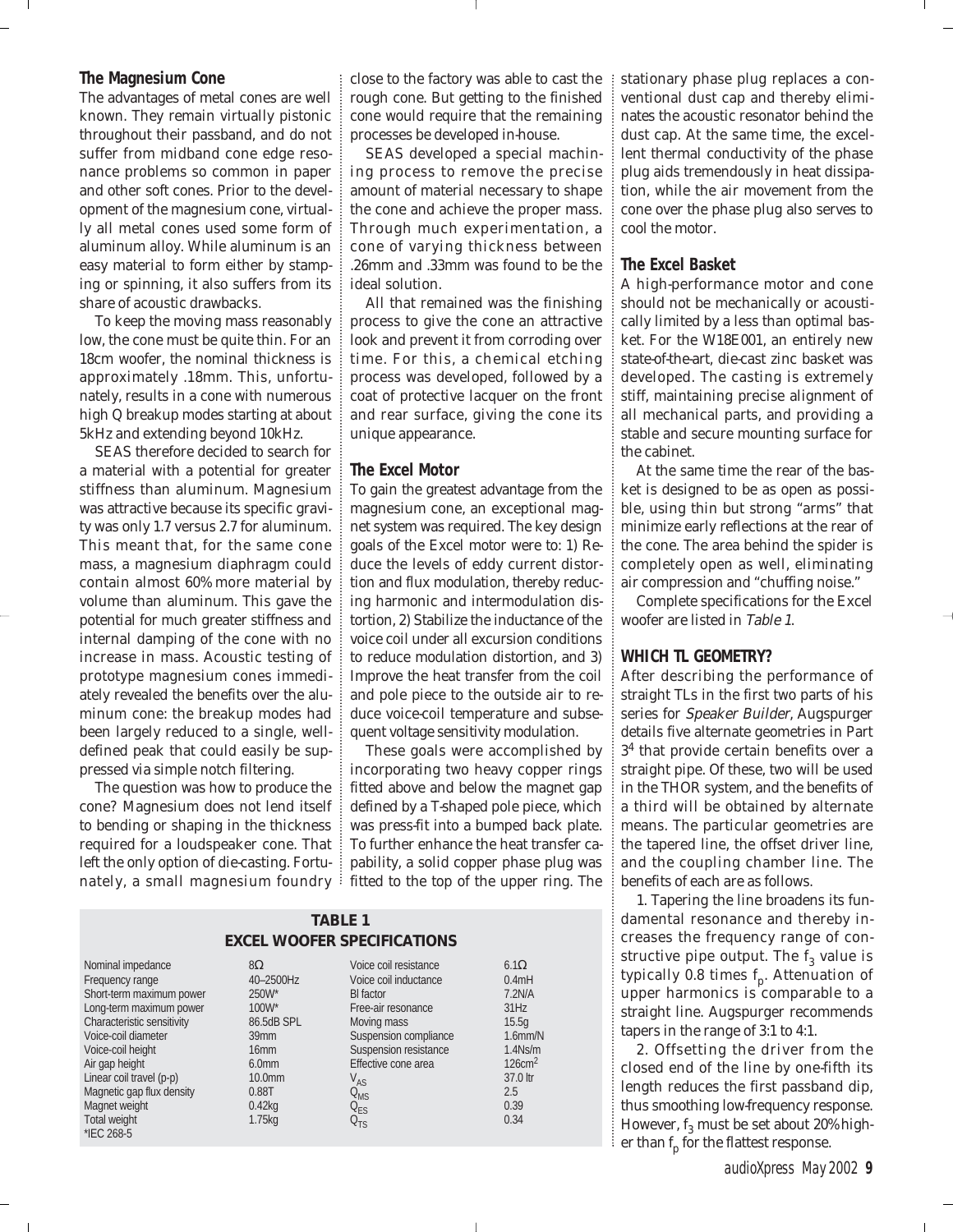3. A coupling chamber between the driver and the pipe inlet lowers the fundamental frequency of the combination. The coupling chamber compliance combines with the resistive acoustic impedance of the damped line to produce a first-order low-pass filter that increases high-frequency attenuation.

It was clear to me at the outset that I wanted to use a tapered line to get a low  $f_3$  with fairly broad low-frequency reinforcement. Additionally, with the MTM driver configuration one driver is automatically offset from the closed end of the line. This driver offset will mitigate somewhat against the low-frequency extension provided by the taper, but will help to reduce midbass response ripple.

Finally, folding the line provides additional high-frequency attenuation,

### **TABLE 2 EXCEL TWEETER SPECIFICATIONS**

| Nominal impedance                                                   | $6\Omega$         | Voice coil resistance    | 4.7 <omega< th=""></omega<> |
|---------------------------------------------------------------------|-------------------|--------------------------|-----------------------------|
| Frequency range                                                     | $2-25$ kHz        | Voice-coil inductance    | 0.05mH                      |
| Short-term maximum power                                            | 200W*             | <b>BI</b> factor         | 3.1N/A                      |
| Long-term maximum power                                             | $90W^*$           | Free air resonance       | 500Hz                       |
| Characteristic sensitivity                                          | 88dB SPL          | Moving mass              | 0.37q                       |
| Voice-coil diameter                                                 | 26mm              | Linear voice coil travel | 1.0 <sub>mm</sub>           |
| Voice-coil height                                                   | 1.5 <sub>mm</sub> | Effective piston area    | $7 \text{cm}^2$             |
| Air gap height                                                      | 2.5 <sub>mm</sub> | Magnet weight            | 29q                         |
| Magnetic gap flux density                                           | 0.88T             | <b>Total weight</b>      | $0.36$ <sub>kg</sub>        |
| *IEC 268-5 using 12dB/octave Butterworth high-pass filter at 2500Hz |                   |                          |                             |

somewhat like that obtained with the chambered line. With these considerations in mind, I describe the initial layout and sizing of the THOR TL.

### **SIZING THOR**

A big advantage of sealed and vented box design is that Thiele and Small, among others, have established strict relationships between driver parameters and box volume and, in the case of vented designs, box tuning, for a specified frequency response. This greatly simplifies the design process for these systems.

|                                        |                                       | <b>TABLE 3</b>                           |                                         |                                     |
|----------------------------------------|---------------------------------------|------------------------------------------|-----------------------------------------|-------------------------------------|
| Design<br><b>Tapered</b><br>(Nom. 4:1) | $\frac{Q_{TS}}{0.33}$<br>0.35<br>0.41 | $\frac{f_3}{f_3}$<br>1.6<br>1.525<br>1.3 | $\frac{f_S/f_p}{0.50}$<br>0.533<br>0.63 | $V_{AS}N_p$<br>1.00<br>0.90<br>0.60 |
| <b>Offset</b><br>Speaker               | 0.33<br>0.35<br>0.41                  | 1.6<br>1.525<br>1.3                      | 0.74<br>0.80<br>0.94                    | 1.00<br>0.90<br>0.60                |



 $\perp$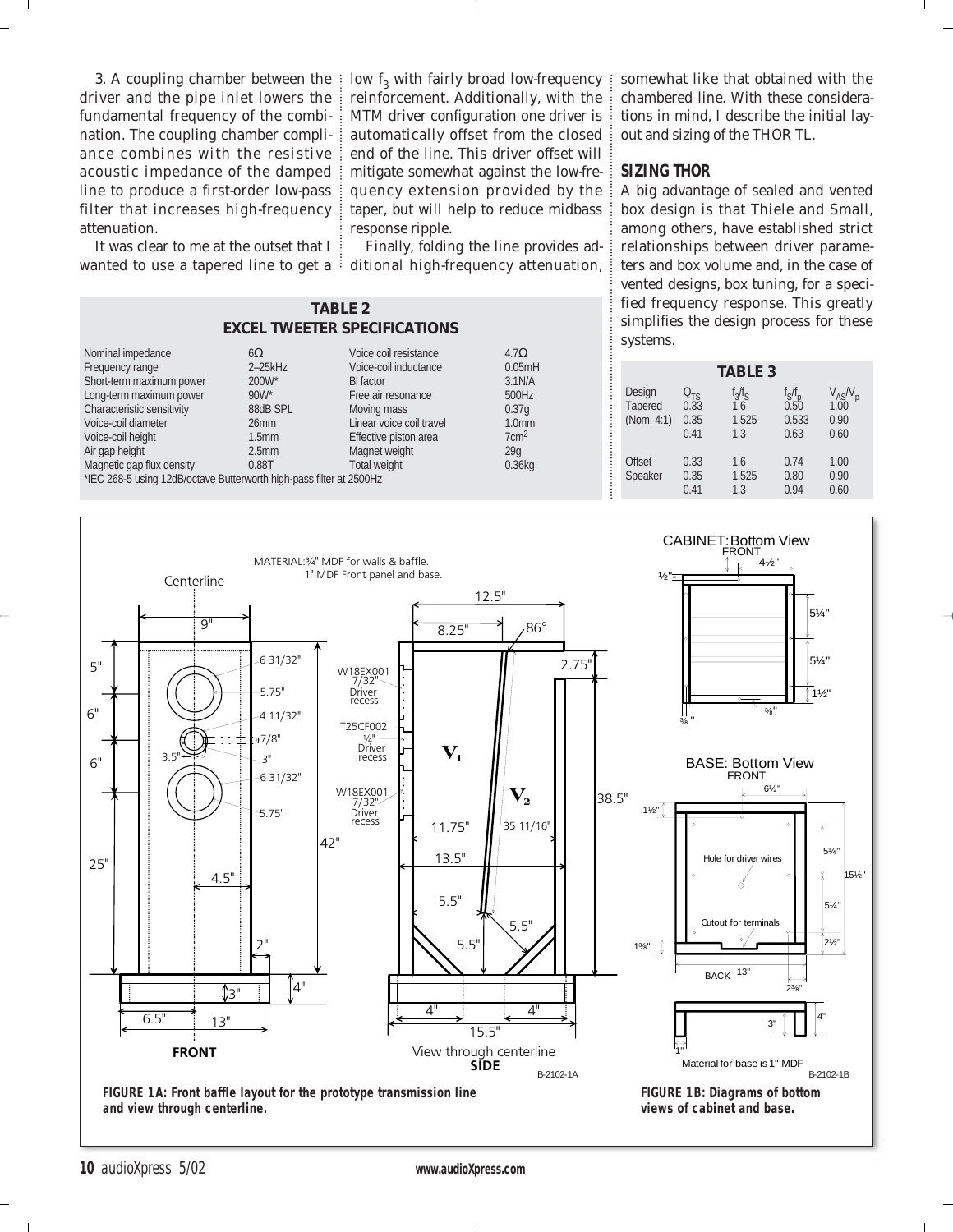

### 12 monthly issues for only **\$34.95!**

That's less than **\$3.00** per

issue for all this!

Canada add \$12. Overseas rate: \$59.95 for 1 year.

## Subscribe to *audioXpress* for:

**Projects**—including schematics, parts lists, photos, construction details, sources—everything you need to get right to building.

- **Technology**—theory & knowledge to improve your capabilities to build great sounding equipment
- **Reviews**—previews of kits—do you want to build it? Previews of products—does it perform as the manufacturer states? Previews of books and software—Is this information you want?
- **Letters, Tips, & Techniques**—Read questions, clarifications, debates, tips, and reader comments to learn even more from each article. As a subscriber, you're instantly part of a community of thousands of audio craftsmen like yourself.
- **Easy-access to information**—audioXpress is written for you with an easy-to-read table of contents and regular departments focused on specific areas of audio technology.
- **Information you can depend on**—the knowledge presented and the quality of articles presented in *audioXpress* is unparalleled. You'll be treated to articles by experts in their fields including Douglas Self, Nelson Pass, G R Koonce, and many others from our cadre of over 700 authors.

# Call **1-888-924-9465**

to request your first issue **FREE TO T** or e-mail: custserv@audioXpress.com!



PO Box 876 Dept. MDR, Peterborough, NH 03458-0876 USA Phone: 603-924-9464 Fax: 603-924-9467 www.audioXpress.com

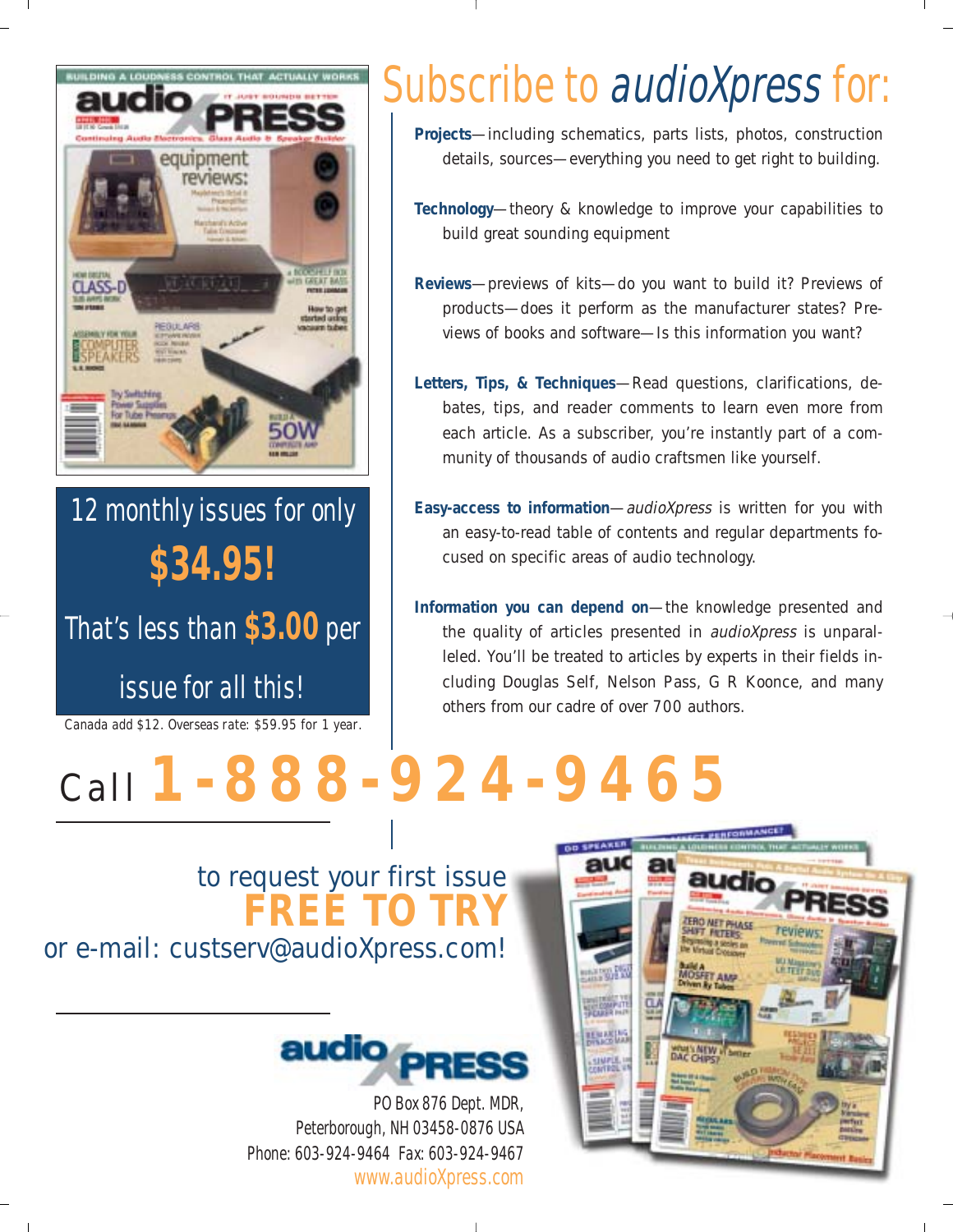The significance of Augspurger's work is that for the first time we now have relationships between the driver parameters  $f_S$ ,  $Q_{TS}$ ,  $V_{AS}$ , and the TL frequency,  $f_p$ , and volume,  $V_p$ . Strictly

unique, but they do represent an excel-÷ lent starting point and give us confidence that a good design can be attained.

speaking, his relationships are not Augspurger's table of extended system The starting point for TL sizing is

alignments given in Part 3 of his series. Portions of that table are reproduced here in Table 3. These alignments are optimum in the sense that they approximate the response of an equal volume closed box, but with reduced cone ex-

### **EXCEL MILLENNIUM TWEETER**

The history of dome tweeter development at SEAS has been a long and successful one, going back more than 30 years. SEAS' first dome tweeter was also one of its best known and most produced. This was the original type H087, 1½″ dome tweeter, used in the legendary Dynaco A25 loudspeaker. This landmark loudspeaker, manufactured by SEAS, was sold in the hundreds of thousands, and served as many a budding audiophile's introduction to true high-fidelity sound.

Producing the early dome tweeters was labor intensive, and considerable skill on the assembly line was required to produce a product with consistent quality. A sticky "doping compound," used to both seal and damp the dome diaphragm, was applied by hand after the tweeter was assembled. Obviously, the amount of the material and the evenness of application were critical to obtaining the desired frequency response.

Since those first designs, much research has been done to simplify and stabilize the process for producing soft domes. Other, noncloth materials, such as supronyl (polyamid) plastic, were successfully used as substitutes. But these, too, were far from ideal, because their performance was highly dependent on ambient humidity and temperature. By the late 1980s, promising new cloth materials were becoming available which allowed the cloth to be treated prior to forming the dome. In this way, the advantages of cloth could be realized without the need to coat the dome after assembly.

Today, SEAS manufactures all of its dome diaphragms in house, using special vacuum-forming equipment also designed and built by SEAS. Cloth diaphragms are produced from a proprietary material called "SONOTEX®." The SONOTEX process pre-coats the fabric four times with a damping/sealing material, giving a nearly ideal combination of acoustic performance and high consistency.

For the Millennium tweeter, SEAS designed a special two-piece diaphragm consisting of a SONOTEX dome with a SONOMAX plastic surround. This combination results in a diaphragm with very linear behavior and large excursion capability.

has remained basically unchanged for many years. The tweeter's magnet system performs two separate functions:

1. Supply the proper amount of magnetic flux to the voice coil 2. Allow the acoustic energy generated from the rear of the dome, the surround, and the voice coil to be fully absorbed within the tweeter body without reflections, resonance, or pressure build-up.

Ceramic magnet systems are easily able to supply the necessary magnetic energy. But they also get in the way of the rearward radiated energy. The construction of the system with a ring magnet covered by top and back plates produces a large cavity in the area between the pole piece and the inside of the magnet.

This cavity, when excited by the movement of the voice coil, produces resonance and pumping effects that will directly impact the performance of the tweeter. Another secondary cavity sits between the dome surround and the magnet system's top plate. With such an enclosed ceramic system, the energy build-up directly behind the vibrating surround cannot be vented away from the magnet system's top plate.

The new, patented Hexadym magnet system in the Excel Millennium tweeter completely eliminates any enclosed cavities within the tweeter structure (Photos A and B). Instead of a single ring magnet, the Hexadym system uses six radially magnetized neodymium bar magnets mounted on a hexagonal pole piece. This compact configuration produces large openings around the pole piece, allowing virtually all air movement generated by the diaphragm and voice coil to be vented directly into the rear chamber. The Hexadym magnet system also allows airflow produced directly behind the dome's surround to be vented into the rear chamber through four generous openings in the top plate.

The mechanical construction of the Millennium tweeter also reflects the no-compromise approach used in the dome and magnet assemblies. The front plate and rear chamber are constructed of extremely rigid, die-cast zinc. This provides a virtually non-resonant enclosure for the tweeter, while simultaneously conducting heat away from the magnet system. - John Stone

### **THE HEXADYM MAGNET SYSTEM**

The ceramic-magnet-based magnet system found in most tweeters



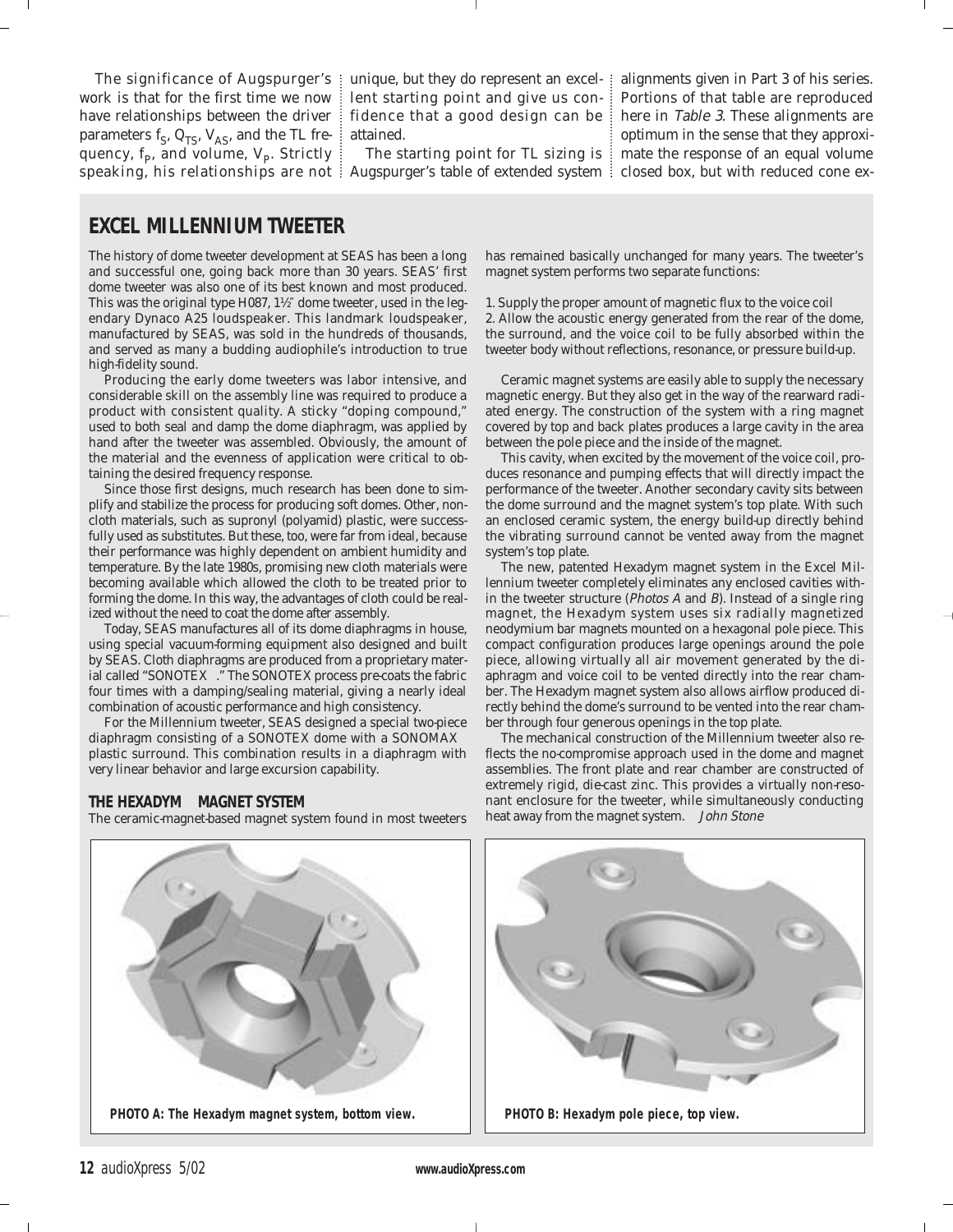cursion when the damping is adjusted for a  $\pm 1$ dB passband ripple. Fortunately, the TL is a non-resonant system so that the optima are broad. As you will shortly see, significant departure from the alignments Augspurger recommends can be made with little loss of performance.

The driver parameters needed to enter Table 3 are  $f_S$ ,  $Q_{TS}$ , and  $V_{AS}$ . Values of those parameters for the Excel W18E001 woofer are given in Table 1.

The line  $Q_{TS}$  = 0.35 (which includes the effect of the crossover coil resistance on driver Q) in Table 3 has been interpolated from the  $Q_{TS}$  values of 0.33 and 0.41 given in Augspurger's Table 2 of reference [4]. Notice that the columns headed  $f_3/f_S$  and  $V_{AS}/V_p$  are the same for both the tapered and offset speaker configurations for the same  $Q_{TS}$ . Thus  $\rm f_3$  and  $\rm V_p$  will be the same for both, but the line lengths will differ.

From Table 3, the predicted  $f_3$  is:

$$
f_3 = 1.525 f_S = 1.525 \times 31 Hz = 47.3 Hz
$$

For the tapered line,  $f_p$  is calculated to be:

$$
f_{pT} = \frac{f_S}{0.533} = \frac{31}{0.533} = 58.2 \text{ Hz}
$$

The line length,  $L_p$ , is then one quarter



Copyright © 2002 by Harris Technologies, Inc. All rights reserved worldwide. BassBox is a trademark of Harris Tech. Other trademarks belong to their respective companies. Harris Tech reserves the right to make changes with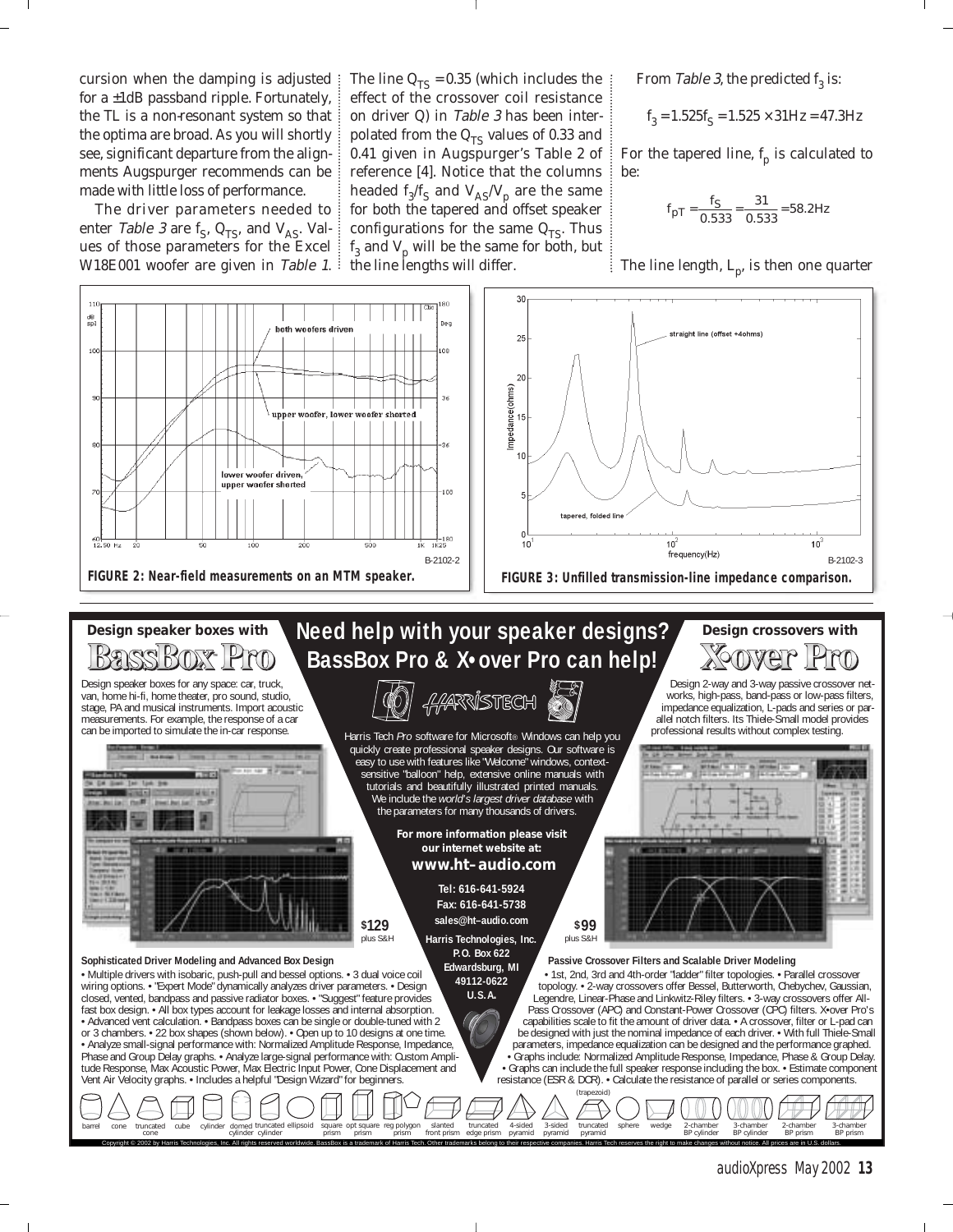### **LISTENING CRITIQUE**

### **BY DENNIS COLIN**

Here is a loudspeaker that appears to be without audible coloration; that's how it sounded to me. Now that's quite a statement, deserving of intense scrutiny. After all, Joe D'Appolito designed these speakers, so of course I thought they should be excellent.

Jiddu Krishnamurti, the (less than should be) famous observer of the human condition, taught that thought itself is a corruption of free observation. You must instantly forget all the past—beliefs, memory, attitude, and so on, as you do when surprised by something new—in order to freely and completely see the new, the present.

I have no trouble doing this when listening to (not analyzing) music I like. When reviewing an audio component, I listen; if I hear a sonic anomaly I focus on it, then call on the analysis tool called thought to attempt a description, e.g., "3dB dip at 2.5kHz," "blown woofer," and so forth. But then I shut this off and just listen again. After each piece of music, I write down my impressions.

You may still question whether I have a subconscious desire to believe a Joe D'Appolito-designed speaker must be good, or a simple desire to please a master. To this I mention that I've also designed speakers, including one I want to be the world's best. So my biases include a competitive factor that would incline me to go the extra mile to find fault with anyone else's speaker, including Joe's.

But I was able to disregard all biases—positive and negative—as I sat down and just listened.

### **THE SOUND**

Compared to any forward-only-facing speaker, I like the extra sense of ambience that a bipolar can provide, even if synthetically derived. To me, this can satisfactorily compensate the loss of original hall ambience in two- (and even 5.1) channel format limitations. This, however, I find true only in a highly damped room, such as my living room. In Joe's room, where I auditioned his speakers, there's more liveness (although very smooth), and I think a forward-onlyfacing speaker is the best. My impressions are:

1. Ambience. While desiring the presence of surround speakers (which Joe provided momentarily, resulting in astonishingly good 3-D ambience), this review is meant to be in pure two-channel stereo only. And as such, I heard an absolutely seamless, smooth, and deep stereo soundstage, even well off-axis. Not a hint of gaps, phasiness, or loss of tonal naturalness.

2. Tonal naturalness ("Presence" in the sonic ratings chart). I could simply hear no flaws, not even subtle colorations! The speakers are so acoustically transparent, though, that I had no trouble hearing many recording deficiencies, including those of the 16/44 CD medium. But mind you that free of the usual speaker anomalies, I thoroughly enjoyed the music.

One recording, even though a CD, is remarkably clean in detail and resolution: the Turtle Creek Chorale (I've mentioned its "goosebump factor" previously). On these speakers, I've never heard more natural-sounding voice reproduction, period. The performers sounded right there in front of me, yet the vocal fades into reverberation sounded infinitely far off. For a while I wanted to be a Tibetan monk so I could hear this all day!

3. Bass, midrange, treble, and balance. Sorry, nothing to comment on except personal perceptual flawlessness.

4. Bass. Now here's an area for comment: These are transmission-line (TL) speakers after all; TLs are supposed to have "different" bass. Before hearing these, I used to think "What's the big deal? TLs are just basically highly-damped open-back cabinets, aren't they?" Well, no!

First of all, the bass I heard was superbly damped; not a trace of "hangover" or emphasis. But the bass was also very deep and powerful. At one point, I was startled to hear a large bass drum impact shake me and the room down to at least 25Hz; as of this writing I

don't know the speakers'  $f_3$  or the bass room gain, but I do know I heard powerful and clean output to at least 25Hz, very surprising from a pair of 6½″ woofers per channel.

Second, the bass quality was even more impressive. For example, with Jacintha singing "Georgia on My Mind," the bass viol was the most natural and present sounding I've heard (not to mention Jacintha's voice and all else on the recording).

5. Transient Response and Image Clarity. A very good test is "Percussion Fantastic" (Fimco 017).

On these speakers, every detail of every percussion instrument was there with pristine immediacy and focus. With large tubular bells, for example, I clearly heard the subtle but lush midrange "knock" sound just before the blossoming resonance of the bell overtones, all spatially and temporally correct-sounding. From the deepest drums to what sounded like tiny (1″?) triangles (whose fundamental was probably 5kHz), the speakers never added any confusion.

6. Overall Impression. The speakers appear to reproduce whatever is fed them with flawless transparency. So well, they ruthlessly reveal any recording or medium deficiency. At one point, after criticizing some of Joe's recordings (which are much better than the average CD, mind you), I attempted to remove any sense of personal offense by saying "Joe, these speakers must be first-rate to reveal such fine details of recording imperfection!"

Now, how can you argue with that if you've designed the speakers? I felt like a politician making that statement, but nevertheless it's my true feeling.

7. One More Comment—To Sub or Not to Sub. Not! First, these speakers don't need any, unless you need response down to 5Hz. Second, I don't like separate sub (or any) woofers—I'm aware of a lack of coherence on well-recorded bass transients.

With these speakers, there was no audible separation or lack of coherence anywhere in the audio spectrum; the response in Joe's room sounded flat down to 25Hz. Of course, Joe could install eight 18″ woofers (per channel) into the walls and design it to extend the response flat to 3Hz at 130dB SPL.

### **OTHER SPECIFIC RECORDING IMPRESSIONS**

A Chorus Line—Excellent including bass; opening percussion with great depth estimated to 25Hz (with possible room-gain contribution).

Carmen—Reproduced very clearly at peaks above 100dB SPL; speakers had no problem with the 200W/per channel amplifier probably driven near clipping.

Beethoven "Pastoral"—Tonality good, but recording seemed to have constricted ambience.

Fanfare for the Common Man—Very natural, deep, and spacious.

Chopin/Rubenstein—Hauntingly good music; piano recording technique sounded somewhat distant and dull. Not from speakers; other piano recordings could be first-rate.

Tannoy Hi-Fi Sound Sampler—One of the best recordings of string bass. Speakers delivered perfect-sounding tonality and space/time coherence. The overtone structure, instrument resonance, and sense of live string pulsiness sounded not just separately—good, but coherent live instruments.

Dvorak Symph. #9, Solti—Absolutely excellent in all regards.

BSO, von Stade—Very good instruments, voice somewhat overloaded in recording (present at any playback level, plus if it were the speakers, the instrument sound would have been intermodulated with the voice; it wasn't).

Dvorak Piano Quartet—No problem with this piano recording and reproduction thereof! One of the most analog-sounding (or more correctly, non-digital-sounding) CDs I've heard.

Up to this point, I hadn't seen any measurements. But now it's time to open the secret envelope. (to page 16)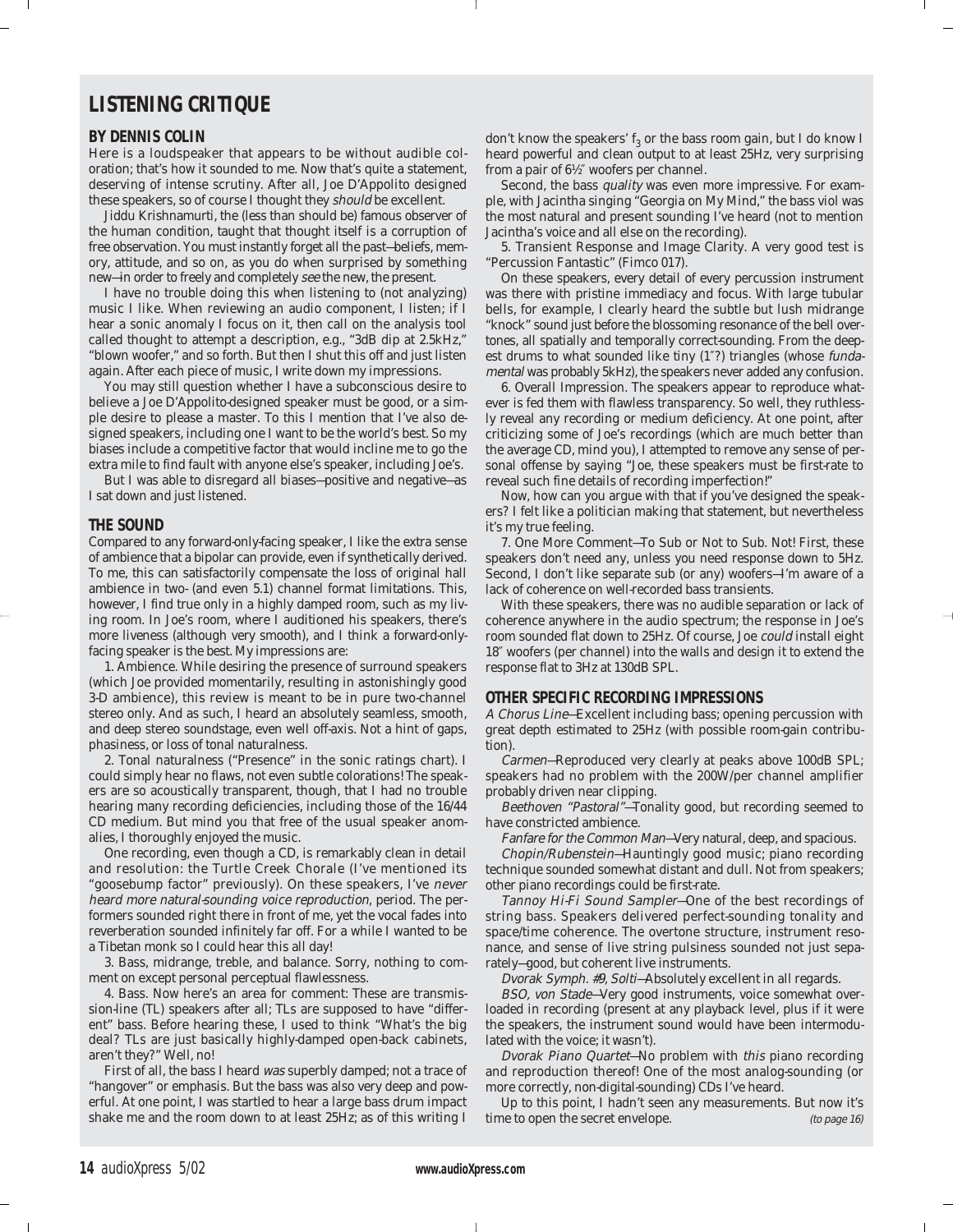of a wavelength at  $f_{pT}$ .

$$
L_{pT} = \frac{c}{f_p} = \frac{13584}{4 \times 58.2} = 58.4 \text{ in}
$$

In this equation, c, the speed of sound in air, is taken to be 13584 in/sec. A similar calculation for the offset line gives a line frequency of 39.2Hz and a



Column 4 of Table 3 tells how to compute the TL internal volume as a function of  $V_{AS}$ . From Table 3 you find that:

$$
\frac{V_{AS}}{V_p} = 0.9
$$

dB<br>sp

twice the  $V_{AS}$  of a single driver or 74L. Solving for  $V_p$  you get:

$$
V_p = \frac{V_{AS}}{0.9} = \frac{74}{0.9} = 82.2L = 2.905ft^3 = 5021in^3
$$

line length of 86.6″. The total line  $\colon$  Now  $\rm V_{AS}$  for the MTM configuration is  $\colon$  the final dimension. Here some practi-You must establish at least two dimensions of the enclosure before you can use the volume calculation to get

woofer pair











CT101 Line Stage Module with a stereo CT1 attenuator added.

### **General attenuator specifications**

| Number of steps:      | 24         |            |
|-----------------------|------------|------------|
| Bandwidth (10kOhm):   | 50         | <b>MHz</b> |
| THD:                  | 0.0001     | %          |
| Attenuation accuracy: | $\pm 0.05$ | dΒ         |
| Channel matching:     | ±0.05      | dΒ         |
| Mechanical life, min. | 25,000     | cycles     |

### **CT100 key specifications**

| Gain (selectable):        | 40 to 80          | dВ   |
|---------------------------|-------------------|------|
| RIAA eq. deviation:       | ± 0.05            | dB   |
| S/N ratio (40/80dB gain): | 98/71             | dВ   |
| THD:                      | 0.0003            | $\%$ |
| Output resistance:        | 0.1               | ohm  |
| Channel separation:       | 120               | dΒ   |
| Bandwidth:                | 2                 | MHz  |
| PCB dimensions:           | $105 \times 63$   | mm   |
|                           | $4.17 \times 2.5$ | п    |

### **CT101 key specifications**

| 0, 6 or 12      | dB         |
|-----------------|------------|
| 25              | <b>MHz</b> |
| 500             | V/uS       |
| 112             | dВ         |
| 0.0002          | $\%$       |
| 0.1             | ohm        |
| ± 0.05          | dВ         |
| $100 \times 34$ | mm         |
| 3.97 x 1.35     | п          |
|                 |            |



Sales Dep.: Tel.: (+66) 2 260 6070 Fax: (+66) 2 260 6071 E-mail: info@DACT.com

### http://www.DACT.com

High quality audio parts for upgrading existing equipment, DIY constructions and for audio equipment manufacturers. DACT audio components offer unusually large bandwidth, low distortion, high accuracy, low noise and long lifetime. DACT products:

- Stepped Audio Attenuators
- Stepped Balance Controls
- Audio Input Selector Switches
- Phono Stage Module
- Line Stage Module
- Different Accessories

**Made in Denmark**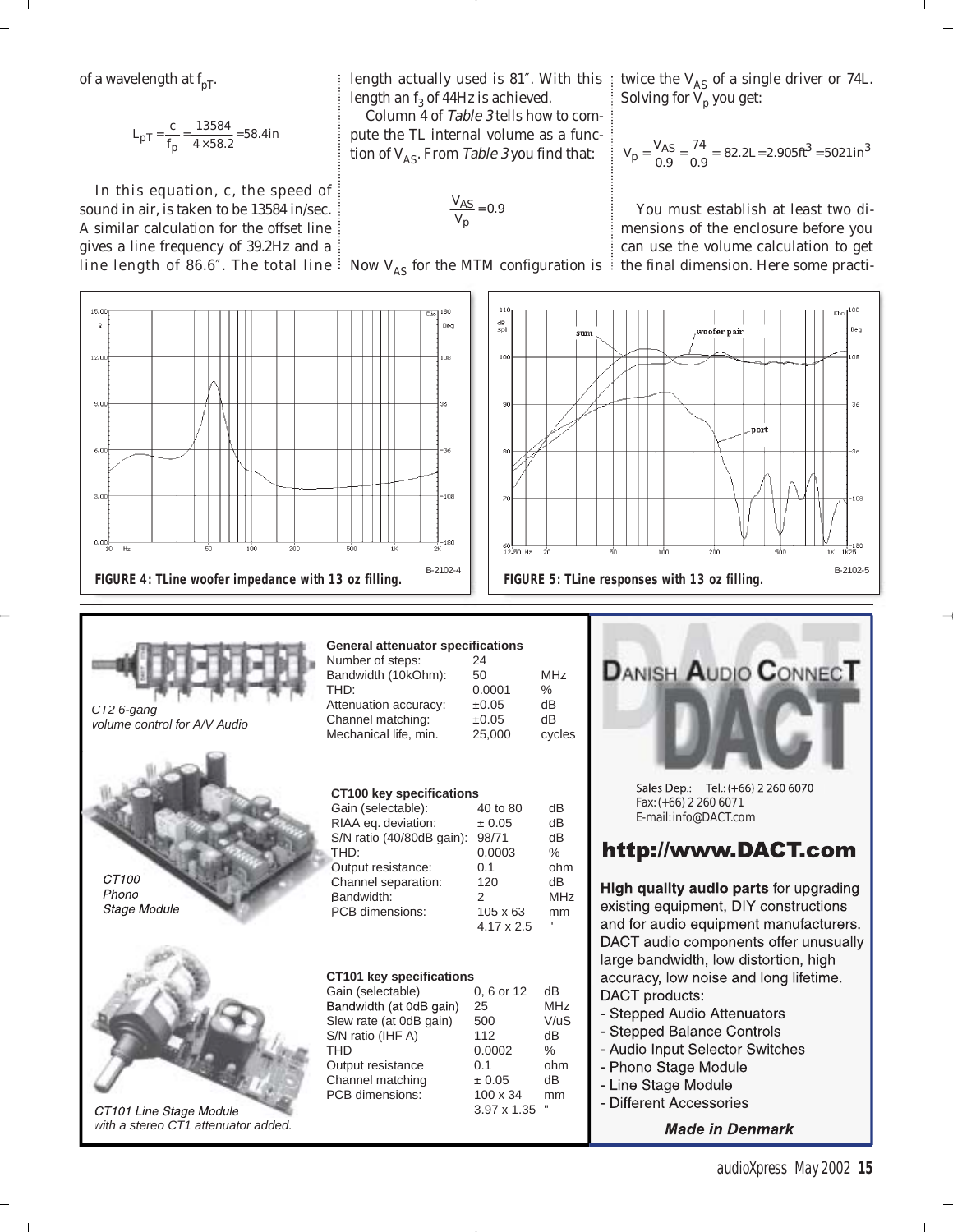cal considerations entered.

I knew I wanted a tweeter height of 34–35″ to match ear height at my favorite listening position. I also knew from earlier experience with woofers of this size that a front baffle width should be no greater than 9″ for uniform horizontal polar response. Finally, I wanted to isolate the crossover from the main acoustic volume by placing it in the base of the enclosure.

These considerations led to a trial



#### (from page 14)

#### **COMMENTS ON MEASUREMENTS**

1. Joe has often said "Horizontal frequency response over a 60° arc is a good measure of perceived frequency response." Suffice it to say that Fig. 16 agrees with my perception.

2. Regarding bass extension—Figure 13 shows an LF −3 of 44Hz, with an ultimate LF slope of about 12dB/octave (similar to a closed, not vented box). As previously mentioned, I heard what I estimated to be strong 25Hz output. Figure 13 is down about 12dB at 25Hz, so I would say room gain is helping here.

Since room gain (called "cabin gain" in a car) boosts LF output (re free air) at 12dB/octave, this can very well compensate a speaker's 12dB/octave rolloff. This is also true of closed-box systems, but the THOR TL had absolutely no "box-like" sound; bass was superbly natural.

### **ABOUT ROOM GAIN**

In free space, a small (re bass wavelengths) source must deliver constant air acceleration to radiate a constant sound pressure level versus frequency, because at lower and lower frequencies, less and less of a wavelength is "grabbed" by the source. Below  $f_3$ of a closed-box speaker, however, the cone excursion (and air-volume displacement) is constant; acceleration (thus SPL) falls off at 12dB/octave. Figure 13 shows THOR to do this also.

But in a confined space (room), below the frequency where the longest room dimension is about half wavelength, the air becomes pressurized as a whole. Thus, a constant speaker volume displacement produces air pressure cycles (SPL) of constant amplitude versus frequency; with no leakage (room and speaker), this would extend all the way to DC. So eight 18″ woofers mounted in a wall could produce 130dB SPL at 3Hz—not recommended if you value your hearing (and walls)!

### **RECORD REFERENCES**

1. Chesnokov: "Spaseniye sodelal," Turtle Creek Chorale, Timothy Seelig, cond., Track 3, HDCD Sampler, Reference Recording RR-905CD.

2. Hamlisch/Morita: "A Chorus Line," Turtle Creek Chorale/Dallas Women's Chorus, Timothy Seelig, cond., Track 4, HDCD Sampler, Reference Recording RR-905CD.

layout for the front baffle of the THOR TL shown in Fig. 1A. Now all that was needed was to determine the interior and exterior depths of the line. A first cut at line depth went like this. Assuming 0.75″ MDF for the sides and top leads to an internal width and height of 7.5″ and 41.25″, respectively.

The internal depth, d, is then computed as follows:

$$
d = \frac{5021}{7.5 \times 41.25} = 16.25 \text{ in}
$$

To get the external depth you must add the thickness of a 1″ front baffle, a 0.75″ internal baffle, and a 0.75″ rear panel for an overall depth of 18.75″. This number was considerably deeper than I wanted and would lead to a rather large and heavy enclosure.

3. Jacintha, "Georgia on My Mind" from "Here's to Ben," First Impressions Music, FIM XRCD 020.

4. "Carmen Fantasy" from "Percussion Fantasia," Harold Faberman and the All Star Percussion Ensemble, First Impressions Music, FIMCD 017 (HDCD 24-bit recording).

5. Bizet-Shchedrin, "The Carmen Ballet," Orchestre Philharmonique de Monte Carlo, James DePriest, cond., Delos 3208.

6. Beethoven, Symphony No. 6, "The Pastoral," Hanover Band, Roy Goodman, cond., Nimus Records, N15099.

7. Chopin, "The Nocturnes," No. 2 in D-flat major, Artur Rubenstein, Piano, Musical Heritage Society 523870T.

8. Tannoy HiFi Series Sound Sampler, band 11, "Im Uomini, In Soldati," Mozart, Cecilia Bartoli, Wiener Kammerorchester, GyOrgy Fischer, cond.

9. Dvorak, Symphony No. 9, "From the New World," Chicago Symphony Orchestra, Sir George Solti, cond., London 410 116-2.

10. Berlioz, "Nuits d'ete," Frederica Von Stade, BSO, Seiji Ozawa, cond., CBS Master Works, MK 39098.

11. Dvorak, Piano Quartet in E-flat Major, OP. 87, 2nd movement, The Ames Quartet, Dorian-90125.

| SONIC CHARACTERISTICS RATINGS  |     |   |   |   |   |   |   |   |    |
|--------------------------------|-----|---|---|---|---|---|---|---|----|
|                                |     | 2 | 3 | 4 | 5 | 6 | 8 | 9 | 10 |
| Presence                       | DC. |   |   |   |   |   |   |   |    |
| <b>Freedom From Distortion</b> | DC. |   |   |   |   |   |   |   |    |
| <b>F.R. Smoothness</b>         | DC. |   |   |   |   |   |   |   |    |
| L-M-H Balance                  | DC. |   |   |   |   |   |   |   |    |
| <b>Treble Quality</b>          | DC. |   |   |   |   |   |   |   |    |
| <b>Midrange Quality</b>        | DC. |   |   |   |   |   |   |   |    |
| <b>Bass Quality</b>            | DC. |   |   |   |   |   |   |   |    |
| <b>Bass Extension</b>          | DC. |   |   |   |   |   |   |   |    |
| Immed. & Trans                 | DC. |   |   |   |   |   |   |   |    |
| Response                       |     |   |   |   |   |   |   |   |    |
| Image Focus                    | DC. |   |   |   |   |   |   |   |    |
| Stereo Soundstage<br>Realism   | DC. |   |   |   |   |   |   |   |    |
| Ambience                       | DC. |   |   |   |   |   |   |   |    |
|                                |     |   |   |   |   |   |   |   |    |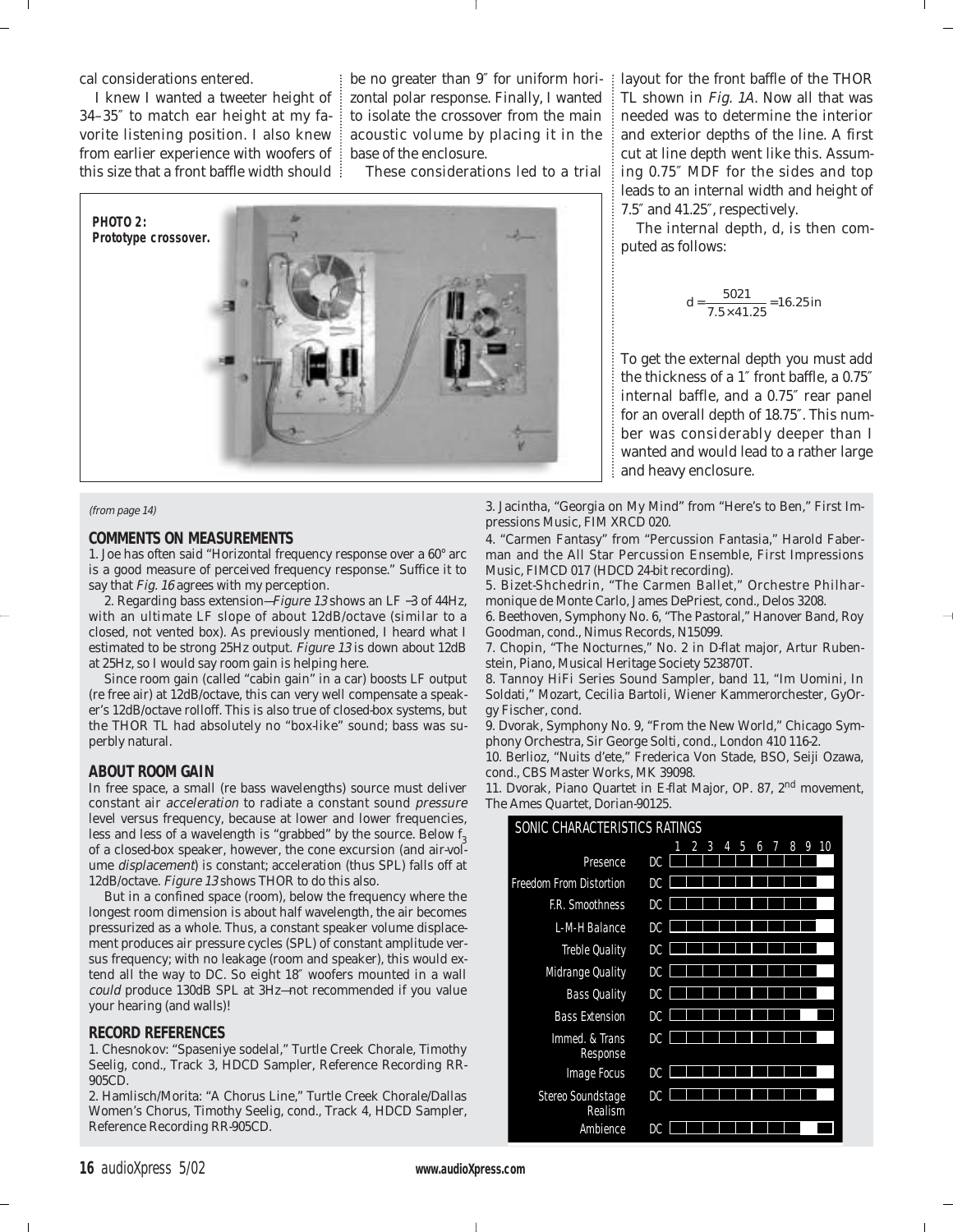At this point I made a number of arbitrary decisions. I chose a line taper of 3:1 and limited the overall depth to 13.5″. This led to the internal layout of the line shown in Fig. 1A. Placing the interior baffle at an angle produces the desired taper. A side, but important, benefit of the interior baffle is that it adds greatly to enclosure rigidity, effectively clamping the side panels together and largely eliminating side-wall vibration.

The resulting layout has a throat area of  $61.875$  in<sup>2</sup>, which is roughly 1.6 times the combined diaphragm area of the two drivers, and an exit area of  $20.625$  in<sup>2</sup>. As you will see, this departure from Augspurger's recommendation has little effect on  $f_3$ .

### **FILLING THE LINE**

In Table 1, Part 3, of the Augspurger article4, the author recommends packing densities for four filling materials. The optimum packing density is a function of line length. For my first trials I used polyester fiber ("Poly-Cat" polyfill available at Wal-Mart).

For a line length of 81″ the recommended packing density is 0.78 lbs/ft3. To get the total amount of polyester needed you must calculate the TL internal volume. From Fig. 1A the internal volume is calculated to be



### $\mathbf{r}$

### Bringing Loudspeakers and the Hobbyist into the 21st Century

A Proud North American Distributor of



P.O. Box 9085, Wichita Falls, TX 76308, USA Phone: (940) 689-9800; Fax: (940) 689-9618; E-mail: mail@soniccraft.com See us at: www.soniccraft.com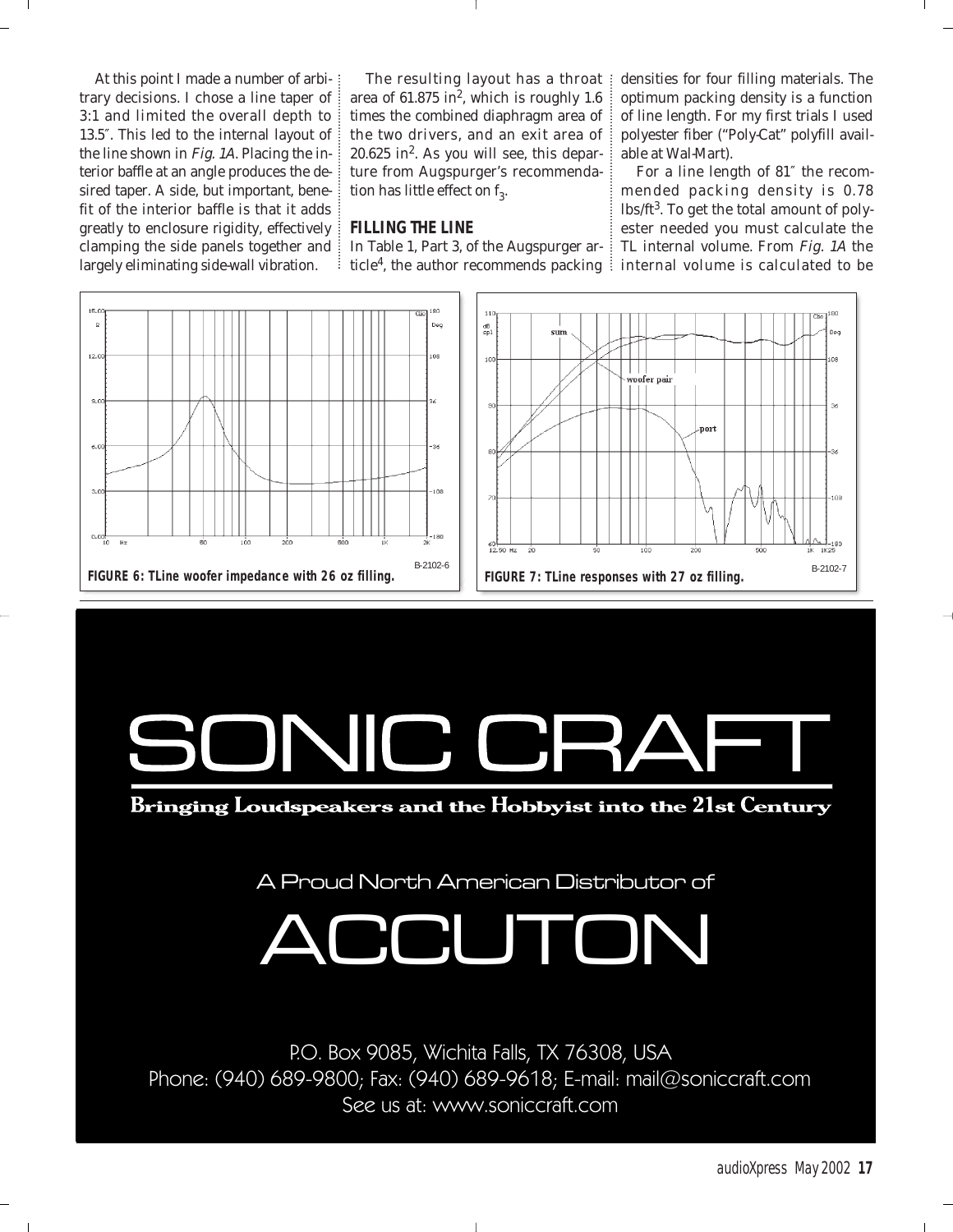1.934ft3, and the total amount of polyfill needed is then  $1.934 \times 0.78 = 1.61$  $\text{lbs} = 24.1 \text{ oz}$ .

In the past, some authors have suggested varying the packing density along the line length, but Augspurger found no particular advantage to this in his studies and recommended a uniform density. Getting a uniform packing density is a bit tricky, however, because the line volume per unit length is changing due to the taper.

Referring again to Fig. 1A, the volumes of the two line sections,  $V_1$  and  $V_2$ , are found to be 1.208ft<sup>3</sup> and 0.725ft<sup>3</sup>, respectively. These volumes represent 62.5% and 37.5% of the total line volume, respectively. Now to get a uniform packing density, you should place approximately 15 oz of the polyfill in  $V_1$  and 9 oz in  $V_2$ .

**THE APPROACH TO LINE TRIMMING** Once TL dimensions are set, final trimming of the TL packing density is done using a sequence of electrical impedance and acoustic measurements. I could jump to the final result, but I think the various steps in the process are instructive because they can be used in general to trim any transmission line. I will also take this opportunity to compare results from the tapered line with an equivalent straight line driven with a single woofer.

The acoustic measurements are similar to those used by Augspurger in his article. Near-field woofer and port SPL measurements are taken using the CLIO measurement system in the MLS

mode. The near-field technique is used to overcome the effects of low-frequency standing waves.

In this technique, the microphone is placed very close to the driver diaphragm  $\langle 0.1 \rangle$  to swamp out diffraction and room effects. At low frequencies where the diaphragm acts like a rigid piston, the measured near-field response is directly proportional to the far-field response and independent of the environment into which the driver radiates. Based on the diameter of the W18 woofers, the near-field woofer measurements are valid up to about 860Hz.

### **TABLE 4 THOR SYSTEM SPECIFICATIONS**

Frequency range(Hz)  $40-25000$  Sensitivity 89dB SPL<br>Short-term maximum power\* 400W Recommended amplifier 50-400W Short-term maximum power\* 400W Recommended amplifier 50–400W<br>
Long-term maximum power\* 200W Dimensions(mm) 229 × 1060 × 343 Long-term maximum power\* 200W Dimensions(mm) 229 × 1060 × 343<br>Crossover frequency 2500Hz Bass loading Transmission line Crossover frequency Impedance 4Ω \*IEC 268-5









**PHOTO 3: Prototype TL.**

**18** audioXpress 5/02 **www.audioXpress.com**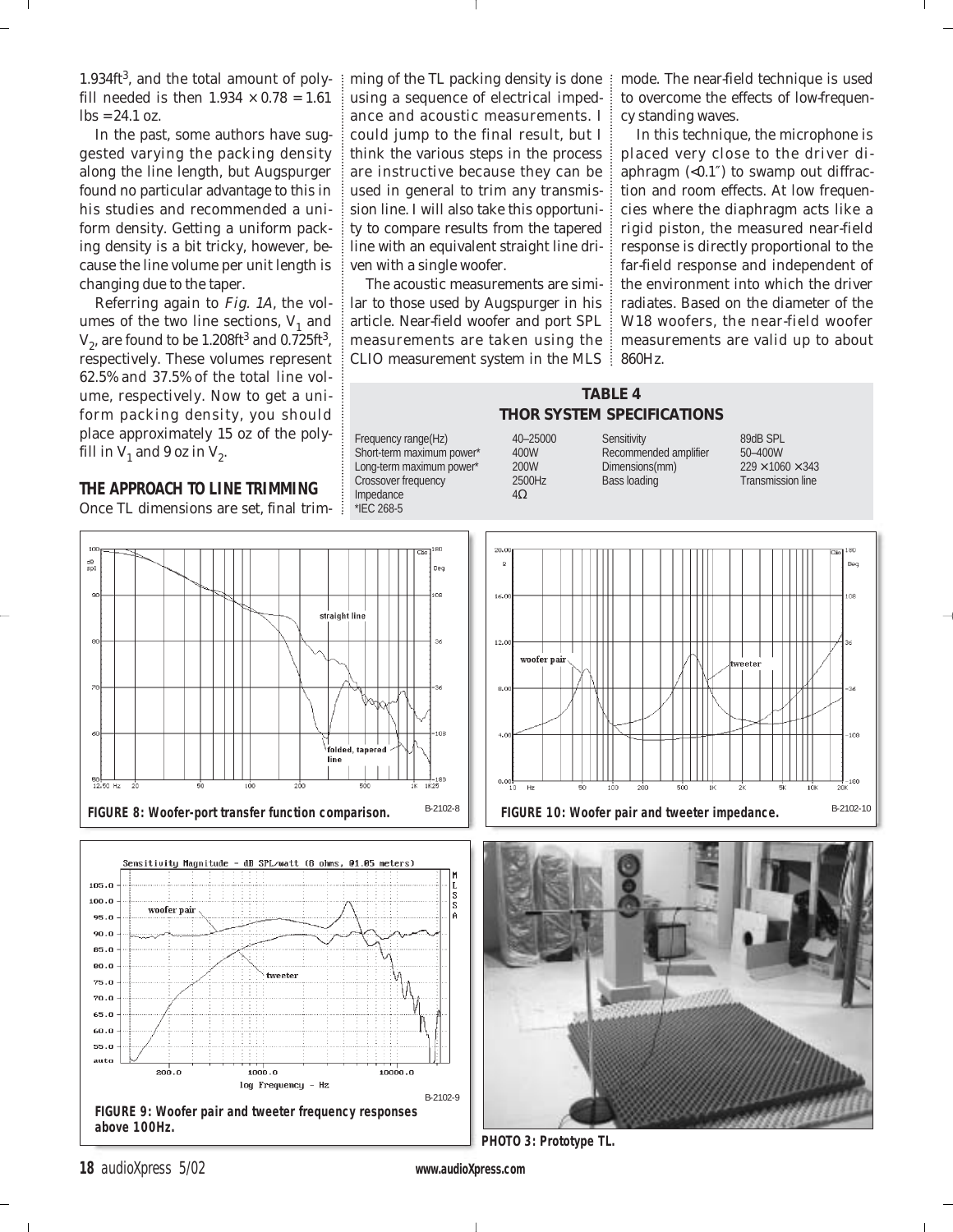

CLIO works in the time domain and produces both amplitude and phase response data. The woofer and port responses are measured separately and then added, taking proper account of phase and woofer/port area differences to get the complete low-frequency response of the line. This process is described in detail in Chapters 4 and 7 of my book, Testing Loudspeakers<sup>5</sup>. Photo 1 shows the lab setup for testing and trimming the line.

When measuring the port near-field response, you must place the microphone in the plane of the port exit. The port measurement is then corrected by multiplying it by the square root of the ratio of port area to the combined area of the two woofers. This correction is:

> $20.625/3906 = 0.727$ portresponsecorrection =

After correction, the port response is added to the two woofer responses to get the complete near-field TL response.



www.cliowin.com www.audiomatica.com

audioXpress May 2002 **19**

**CLIO** is produced by **AUDIOMATICA** 

Microphones MIC-01 & MIC-02

**CLIOQC Amplifier&SwitchBox**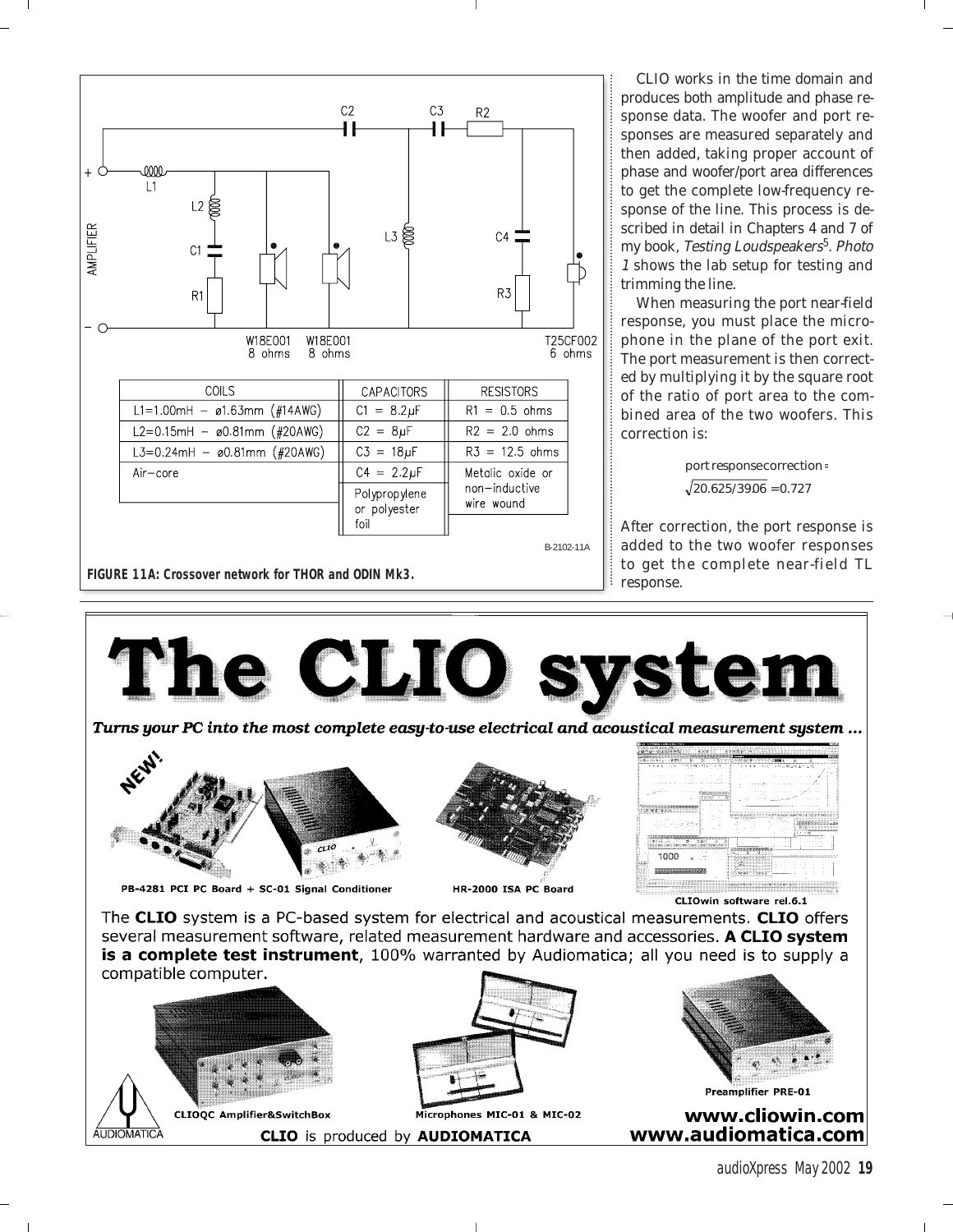There is a potential problem with near-field measurements of woofer response with the MTM configuration. If both woofers are driven simultaneously, the near-field response of one woofer

L1  $\begin{array}{|c|c|c|c|}\n\hline\n & 15mH & 82uF\n\end{array}$ R1 | L2 | | C1 | | | | | | | | | | | | | | R3 + + - - + IN  $\bigwedge$  L1  $\bigwedge$  IN **OUT** 1mH  $0.5$  .15mH  $8.2\mu$ F **FIGURE 11B: Crossover layouts.**



MTM speaker using two 5.25″ woofers in a sealed enclosure, but the results will apply equally well to THOR. In this series of tests, the microphone is placed about 0.1″ in front of the upper woofer dust cap.

Figure 2 has three plots. One plot is the near-field data taken at the upper woofer with the lower woofer terminals shorted. A second plot shows the acoustic response measured at the upper woofer with the lower woofer driven and the upper woofer shorted. Below 60Hz, the lower woofer signal is only 10dB below the upper woofer output.

The third curve shows the response at the upper woofer with both woofers driven. You see that this plot is contaminated with some of the output from the lower woofer. In practice, the near-field response of each woofer is measured separately with the other woofer shorted, and then both responses are added to get the total low-frequency response of the woofer pair.

So far I've spoken only about acoustic









Sensitivitų Mag  $-$  dB SPL/watt (8 ohms, 01.25 meters) (0.20 oct. 100.0 ء<br>S 95.0  $\overline{\mathbf{S}}$ 90.0 85.0 80.0 75.0 zo.o 65.0 60.0  $55.0$ 50.0 auto 20.0  $100.0$  $1000.0$  $10000.0$ log Frequency - Hz **FIGURE 13: Full-range on-axis frequency response.**

**20** audioXpress 5/02 **www.audioXpress.com**

can be contaminated by the output from the second woofer because they are so close together. This is illustrated

The results shown in Fig. 2 are for an

in Fig. 2.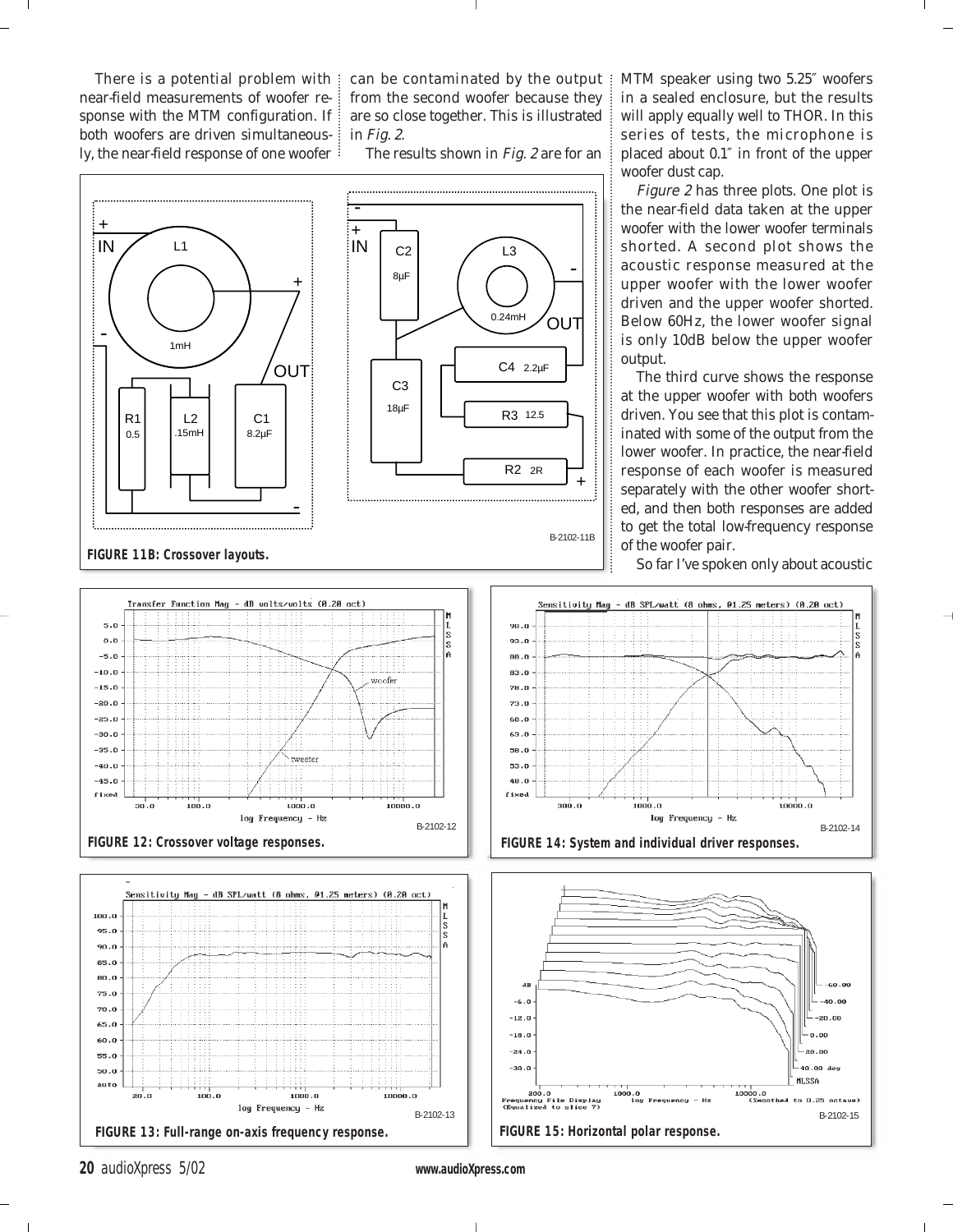measurements, but you can also tell a great deal about TL performance from impedance data. Figure 3 compares the measured woofer impedance of the tapered, folded line with an equivalent straight line. Both lines are unfilled. The straight-line plot is offset by  $+4\Omega$  to ease the comparison.

First notice that both lines exhibit the double-peaked curve of a vented loudspeaker. Thus, up to first order, the unfilled line acts much like a bass reflex speaker. However, you also see additional impedance peaks due to higher-order modes of the line. Beyond the first two peaks, the straight-line TL shows four additional peaks with increasing frequency.

Contrast this with the tapered, folded line where: 1) the minimum between the two lower peaks occurs at a lower frequency, 2) the curve about the minimum is broader and shallower, 3) all peaks are more highly damped relative to the straight line, and 4) only a total of three peaks are seen in the folded, tapered line versus six for the straight line.

These results support the contention that a tapered line has a lower fundamental resonant frequency and a broader range of support. The absence of higher-frequency peaks is due to folding the line. You will see this more clearly later on when you compare transfer functions for optimally damped straight and tapered lines in Fig. 8.

### **TRIMMING THE LINE**

Rather than going directly to the "optimum" calculated packing density, I first packed the line uniformly to half the recommended density; i.e., 13 oz of polyfill. The impedance plot for this condition is shown in Fig. 4. Notice that the first impedance peak just below 20Hz is almost gone. The same is true for the third peak just above 100Hz. The impedance curve looks almost like that of a closed box speaker.

Responses of the woofer pair, the port, and their sum are shown in Fig. 5. The summed response shows a peak-topeak ripple below 500Hz of ±1.7dB. The low-frequency  $f_3$  point relative to 500Hz is 41Hz. Below 41Hz response falls off at 12dB/octave.

Finally, observe that the port output augments woofer output by 4–5dB at all frequencies between 20Hz and 110Hz. From these results you can conclude that the lightly damped TL acts like an underdamped closed box system with 4–5dB increased low-frequency output capability.

The impedance curve of the optimally filled TL (24 oz) is shown in Fig. 6. Now all traces of line modes are gone and the curve is almost purely secondorder like that of a closed box. The line is now essentially non-resonant. Responses of the woofer pair, the port, and their sum are shown in Fig. 7. The summed response ripple is ±0.6dB and  $\rm f_3$  is 44Hz. Bass augmentation averages 3–4dB from 20Hz to 100Hz.

From these results you can conclude that for a fixed line length there is a trade-off between ripple response and  $f_3$ controlled by line damping. You also see that the line can be damped effectively by observing only the impedance curve. Damping should be adjusted until all traces of line modes just disappear from the impedance curve.

From the impedance plot you can compute an equivalent  $Q_{TC}$  for a second-order system with the same impedance curve using any of the procedures outlined in Chapter 2 of reference [5]. The value obtained is  $Q_{TC} = 0.55$ , indicating that the woofer pair is almost critically damped.

The woofer/port transfer function plot shows the acoustic output at the TL port produced by the acoustic input to the line coming off the rear of the woofer cones. If you compare the woofer/port transfer function for an optimally damped straight line against an optimally damped tapered and folded line, you get the plot shown in Fig. 8. Between 100 and 400Hz and again above 700Hz there is much less highfrequency acoustic output from the port of the folded, tapered line. This greatly reduces ripple in the 100 to 400Hz range relative to that of a straight line.

### **DESIGNING THE CROSSOVER**

With the line optimally damped, my efforts now turned to the design of the crossover. Crossover design for me is a three-step process. First, I placed all

### **seas THOR T-Line Speaker Kit**

**THOR** is a new top-of-the-line loudspeaker kit developed by **Dr. Joseph D'Appolito** for **SEAS**. It is a full range, floor-standing system that provides the very highest level of acoustic performance.



Dimensions: 45½" H x 9" W x 14¼" D

This kit uses two Seas **Excel W18E001** magnesium woofers and **T25CF002 Millennium** Sonotex dome tweeter, mounted in a **D'Appolito** configuration. The enclosure uses a newly developed Transmission Line configuration, from sophisticated computer modeling and extensive experimentation. Usable in-room bass response extends to 30Hz.

Thor is an audiophile product sure to impress discriminating listeners. The **highs** are transparent. The **midrange** has exceptional clarity and openness. The **bass** is deep and solid.

The cabinets are assembled Oak veneer with solid Oak corners, in a Clear or Black finish. The grills are black and are recessed flush with the speaker front. Assembly requires some skill at soldering.

Please visit our web site for more detailed information and upgrades.

### **Price per pair: \$1585.00**

Madisound Speaker Components, Inc. P.O. Box 44283 Madison, WI 53744-4283 USA Tel:608-831-3433 Fax:608-831-3771 **madisound.com** info@madisound.com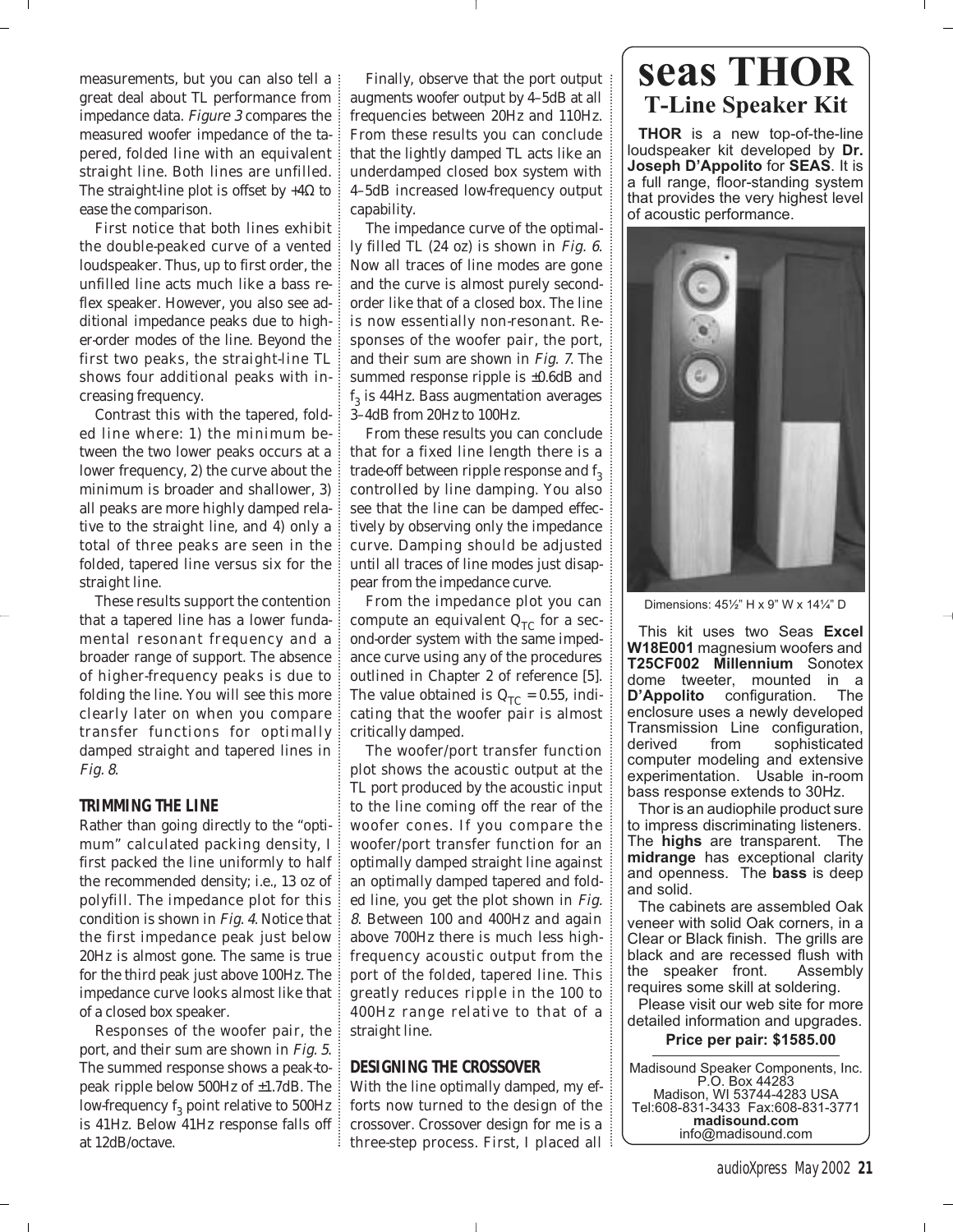drivers in the prototype enclosure of Fig. 1A and made acoustic and electrical measurements on them. The measurements include acoustic frequency and phase response, acoustic phase center and electrical impedance. This process is described in detail in Chapter 7 of reference [5].

I then enter this data into one of the many crossover optimization programs I have to develop a preliminary crossover design. Lest you think that this process is automatic and that the software does all the work, be warned that these optimization programs are quite dumb. They cannot decide on an optimum crossover topology and they do not know which components should be optimized and which should be left alone. This is where the "art" of crossover design with optimization software comes in. The software saves many hours of experimentation, producing a preliminary design that gets you quickly into the ballpark, but the designer must pick the right crossover topology and guide the optimization

process to a reasonable result.

In the last step I built the preliminary crossover and auditioned it extensively, and used these listening tests for the final tailoring of loudspeaker performance.

### **CROSSOVER DESIGN CRITERIA**

In designing a crossover I have two primary requirements: 1) flat on-axis first arrival response and 2) uniform horizontal polar response. Directional cues so important to imaging are determined primarily by a loudspeaker's first arrival response, which should be relatively flat to avoid amplitude distortion of the directional information.

However, the overall frequency balance of a loudspeaker as perceived by a human listener is a combination of direct and reflected sound. Off-axis energy arrives at the listening position after reflection off the walls. In typical listening rooms this energy arrives well within the Haas fusion zone, a time interval starting just after the first arrival and extending out to 40–50ms. Even if the on-axis response is flat, poor off-axis response can produce a perceived colored frequency balance.

For good stereo imaging and proper spectral balance from side-wall reflections, the horizontal polar response offaxis curves should be smooth replicas of the on-axis response with an allowable exception for the natural rolloff of the tweeter at higher frequencies and larger off-axis angles. (Our ear-brain combination tends to reject higher-frequency side-wall reflections.)

There are several other important quantitative measures of speaker performance, but these are not controlled directly by the crossover network. See my many loudspeaker test reviews in audioXpress for a complete discussion of these other measures.

### **INDIVIDUAL DRIVER TESTING**

Figure 9 shows the quasi-anechoic frequency response (first arrival response) of the woofer pair and tweeter with the microphone placed on the tweeter axis









**PHOTO 4: Parts kit from Madisound.**

**22** audioXpress 5/02 **www.audioXpress.com**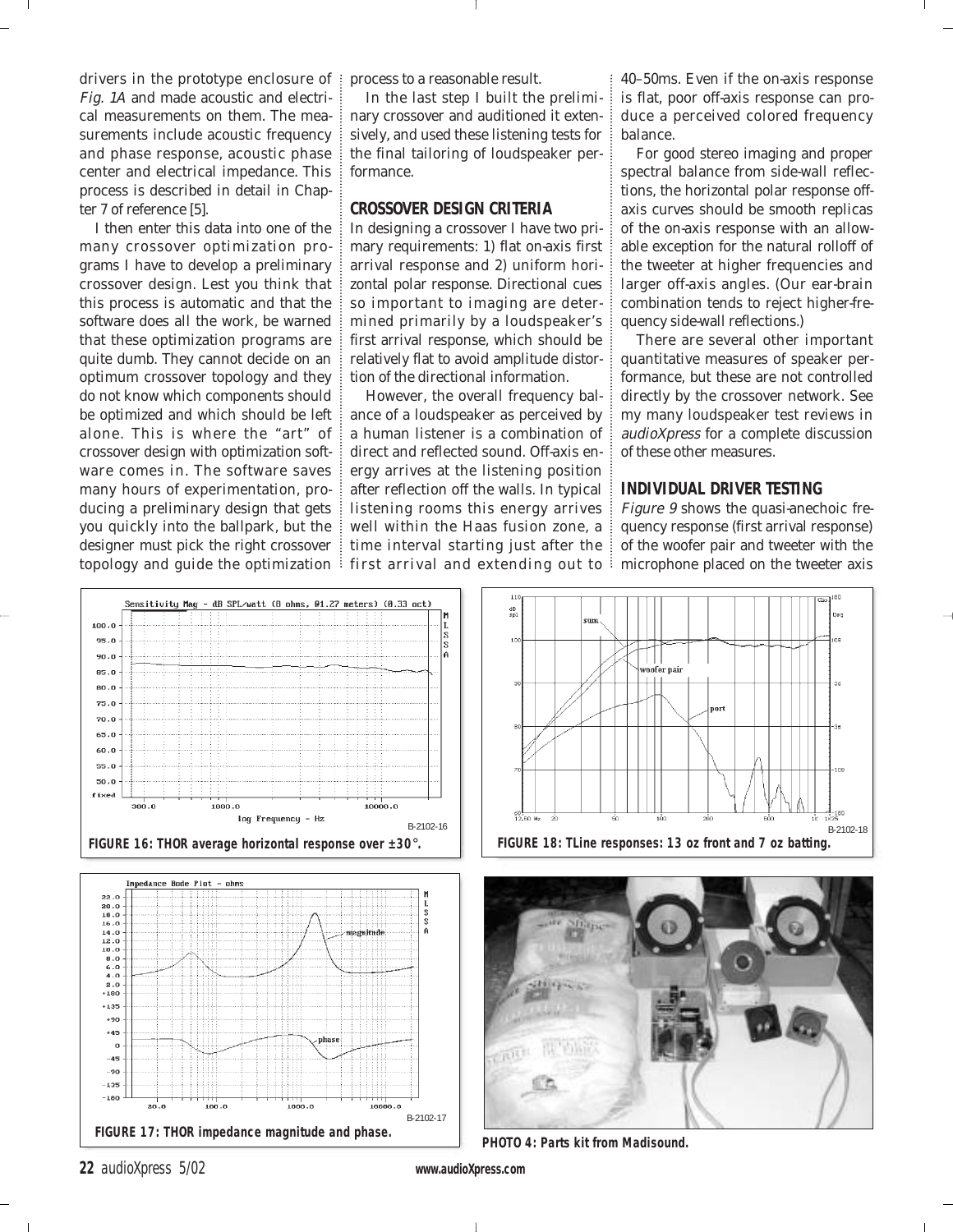at a distance of 1.25m. The plot scale covers 100Hz to 20kHz. The data is then normalized to 1m to get driver sensitivity. (Woofer pair response below 100Hz is determined via near-field techniques previously discussed.)

Tweeter response averages 90dB SPL/1m/2.83V above 2kHz. Below 2kHz tweeter response falls off smoothly with a slightly over-damped response.

Starting at about 1500Hz the woofer pair response falls 5dB with decreasing frequency, reaching a uniform level of about 90dB at and below 400Hz. The fall-off is due to the spreading loss characteristic of all woofers on narrow baffles ([5], Chapter 4). The woofer peaks to 100dB at 4.4kHz and then falls off at an average rate of 24dB/octave one octave above that frequency.

Frequency responses of the woofer pair and tweeter overlap between 1.2kHz and 5kHz, suggesting that a preliminary value of 2.5kHz for the crossover frequency would be a good place to start design. This frequency may be subject to change depending upon the resulting horizontal polar response.

Woofer pair and tweeter impedances are plotted in Fig. 10. The woofer pair impedance of Fig. 7 has been extended out to 20kHz.

### **CROSSOVER TOPOLOGY SELECTION AND OPTIMIZATION**

I favor in-phase, i.e., even-order, crossovers for most applications because they are the least sensitive to inter-driver phase differences and timing errors. In the case of the MTM configuration they also limit off-axis response in the vertical which greatly reduces floor and ceiling reflections. For the THOR TL the goal was to design a fourth-order acoustic crossover response at a crossover frequency of 2500Hz.

The woofer crossover must accomplish three functions: 1) control the response rise between 400Hz and 1.5kHz, 2) suppress the 100dB woofer peak at 4.4kHz, and 3) provide the final highfrequency rolloff, which, when com-

### **Precision Acoustic Measurements Require Precision Microphones**



**PS9200KIT™ \$1650 USD A complete IEC and ANSI traceable Type 1 Measurement Microphone System 2 Hz to 40 kHz, 15 dBA to 160 dBSPL \*½ inch capsule \*4012 Preamp \*PS9200** 2 Channel PS **\*AC adaptor \*WS1** windscreen \***SC1** die cut storage case. **Options: 511E Calibrator; 1 & ¼ inch mics; and Gain** for DRA's MLSSA and other board level products.

> **ACO Pacific, Inc. 2604 Read Ave. Belmont, CA 94002 USA Tel: (650) 595-8588 FAX: (650) 591-2891 e-mail acopac@acopacific.com**

**ACOustics Begins With ACO™**

**INTRODUCING THE NEXT GENERATION OF PLANAR TRANSDUCERS DYNASONIC** 

PL-160 the first planar driver with esoteric-Binary Interlaced Coil- $\langle BIC \rangle$  diaphragm field exchangeable. A distinct performance οι ηχοποιητές driver with electroacoustic virtues, satisfying critical listeners and functionality motivating ambitious designers. All in a single, state of the art device.

### **FEATURES - PERFORMANCE - SPECIFICATIONS**

- Ultrafast transient response, for stunning transparency
- Linear Phase response, for time coherent reproduction results in accurate imaging and sonic clarity
- True line source image behavior
- Controlled dispersion in horizontal and vertical plane П
- Frequency response 1.6-40KHz  $\blacksquare$
- Sensitivity 2,83vrms/1M 97db SPL
- Extremely light, ultrathin, Hi temperature, Interchangeable
- diaphragms in Ohmic Values:  $2 \times 9 2 \times 5$ ,  $3 2 \times 3$ ,  $4*$
- Constant resistive impedance throughout operating range for ideal amplifier load and easy crossover design
- Massive, Neodymium, High energy magnet system
- $\blacksquare$ Magnetically shielded system
- $\blacksquare$ Baffle mounting without screws
- Rear support for free standing upgrading applications П
- Dimensions:  $W \times H \times D$  mm:  $84 \times 164 \times 100$  Weight 1,5kg

For orders visit our web page www.dynasonic.gr E-mail: info@dynasonic.gr

DYNASONIC LTD 59, tritis Septemvriou str., Athens 104 33, Greece, tel.: +30-1-88 30 311, fax: +30-1-82 29 483

### THE NEW **RELC** DESIGN IDEAS THAT HELP YOU BUILT **BETTER SPEAKERS**

Double coil proprietary diaphragm configuration allows series connection for max transducer sensitivity or parallel connection for max power handing.

The two symmetrical interlaced coils, break the rules of acoustic reproduction in many fronts such as:

- Crossover at two different frequencies
- Feedback optimizer circuitry
- Magnetic damping circuitry .
- DDL (Direct Digital Loudspeaker) circuitry
- Possible other inventive applications

Unit price: \$320 (includes delivery to your address)

Or contact us directly at:

\*PL-160 is sold with 2 x 9 Ohms diaphragm.

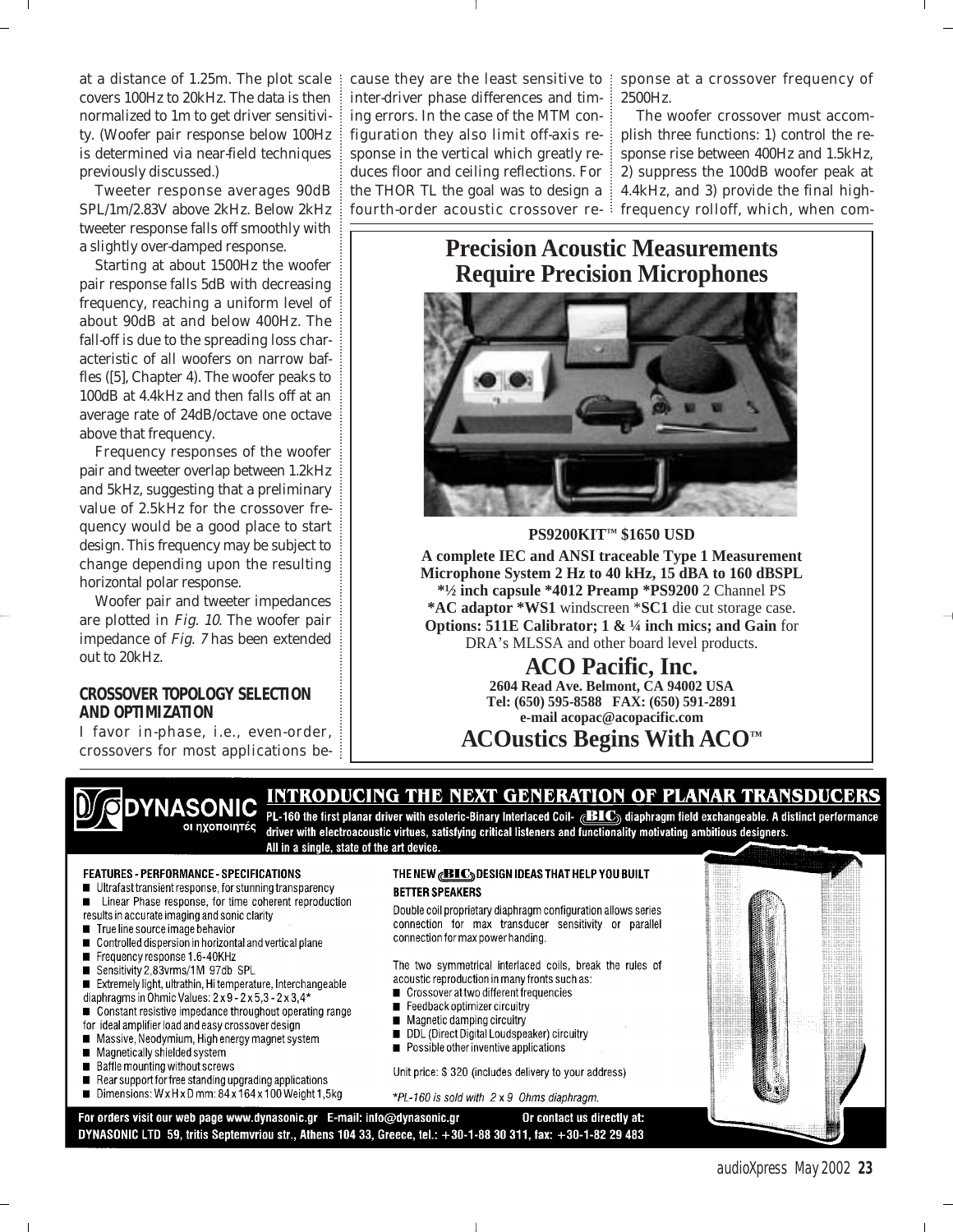



**Madisound.**

bined with the woofer's natural response, produces the desired 24dB/octave acoustic decay.

To adequately protect the tweeter the electrical rolloff of the tweeter crossover must be at least 12dB/octave at all frequencies below crossover. The tweeter's acoustic rolloff below 1kHz begins at a rate of 6dB/octave and transitions to 12dB/octave below 300Hz. The tweeter crossover must therefore produce an electrical attenuation starting at 18dB/octave and then transition 12dB/octave to attain the desired overall 24dB/octave acoustic rolloff.

With these points in mind the crossover circuit topologies I finally selected are shown in Fig. 11. Look at the woofer pair crossover first. There is a tendency in crossover design to separate the basic crossover action from the specialized functions of spreading loss correction and response peak suppression.

There is also an often-unthinking use of Zobel impedance compensation when better performance is often obtained without one. This leads to overly complex crossovers. The woofer crossover topology I finally settled on combines the three required functions with an economy of parts and results in absolutely astounding and seamless driver integration.

Woofer and tweeter crossover voltage transfer functions after optimization are shown in Fig. 12. For those of you with some circuit theory background, the woofer crossover is a thirdorder electrical filter with a secondorder zero. The woofer crossover voltage response is explained as follows.

L1 provides an initial rolloff of 6dB/octave starting at 400Hz to compensate for rising response of the woofer pair. The R1, C1, L2 triple forms a seriesresonant shunt that comes into play around 2500Hz. It produces a 31dB notch at the woofer peak and provides additional high-frequency rolloff. Resistor R1 controls the depth of the notch. Finally, beyond 10kHz the woofer crossover response flattens out, but that is OK because the woofers are falling off at 24dB/octave above the notch.

With a Zobel, the woofer crossover response would continue to fall off above 10kHz at a 6dB/octave rate. Without a Zobel, however, the rising impedance of L1 is matched by the rising impedance of the woofer pair voice coils, resulting in no net electrical rolloff.

Figure 12 also shows the 18dB/octave rolloff required by the tweeter below 1kHz. The tweeter crossover output is down 36dB at 600Hz, the tweeter's measured resonant frequency. The transition to 12dB/octave occurs below the scale of the plot.

Crossover parts values are also listed in Fig. 11A. It is very important to use the specified coil wire size for L3. Below 300Hz L3 coil resistance dominates over coil inductive reactance so that the crossover looks like a double RC filter giving the required 12dB/octave attenuation. A larger wire size would reduce coil resistance and push the transition frequency down to a lower value. Resist the urge to use a larger wire size. Photo 2 shows the prototype crossover.

### **FREQUENCY AND POLAR RESPONSE TEST RESULTS**

Photo 3 shows the prototype TL ready for testing in my lab. Figure 13 shows the full-range quasi-anechoic frequency response obtained with the microphone placed on the tweeter axis at a distance of 1.25m. Response is flat within ±1dB from 200Hz to 20kHz. Low-frequency  $f_3$  is 44Hz. Sensitivity averages 88dB SPL/1m/2.83V.

Figure 14 shows system frequency response and response of the individual drivers on an expanded frequency scale. On this plot the crossover frequency is highlighted at 2526Hz, satisfyingly close to the target crossover of 2500Hz.

Horizontal polar response is examined in Figs. 15 and 16. Figure 15 is a waterfall plot of horizontal polar response in 10° increments from 60° right (−60°) to 60° left (+60°) when facing the speaker. All off-axis plots are referenced to the on-axis response, which appears as a straight line at 0.00°. Thus, the plotted curves show the change in response as you move off-axis.

For good stereo imaging the off-axis curves should be smooth replicas of the on-axis response with the possible exception of some tweeter rolloff at higher frequencies and larger off-axis angles. For home theater applications a more restricted high-frequency response may be desirable.

From Fig. 15 you find that the −3dB beam width at crossover is ±50°. There is a bit more off-axis droop around 1500Hz, but the −3dB beam width is still ±45°. Above 15kHz and at angles greater than 40° there is a fairly steep fall-off in response that is characteristic of 28mm tweeters with a recessed dome. But, as I indicated earlier, this performance is perfectly acceptable. The −3dB beam width at 15kHz is still ±25°.

The average horizontal frequency response over a 60° arc is a good measure of perceived frequency response. This average response is plotted in Fig. 16. Relative to 1kHz, response at 10kHz is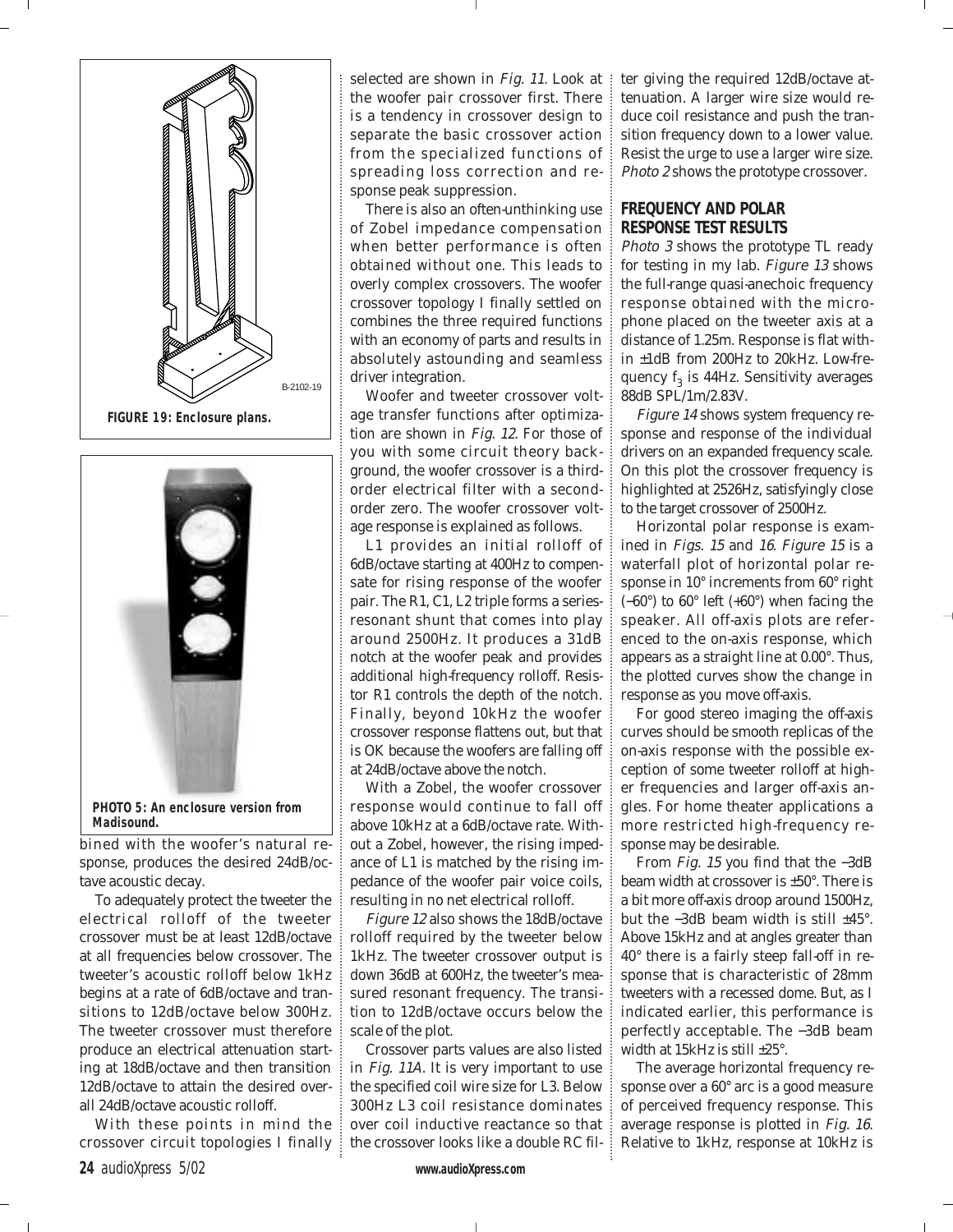down only 0.9dB. At 20kHz the figure is 1.4dB. This plot, in particular, shows THOR's excellent in-room frequency balance.

THOR's impedance magnitude and phase are plotted in Fig. 17. The minimum impedance of 3.6Ω occurs at 180Hz. The impedance peak of 18.3Ω at 1.5kHz is caused by the interaction of the woofer and tweeter crossover networks forming a parallel resonance at that frequency. The maximum phase angle of 45° occurs at 2140Hz, but the impedance magnitude at that



**PHOTO 6: Madisound's finished crossover.**

point is 10Ω. The system impedance is rated at 4Ω.

### **PRACTICAL CONSIDERATIONS**

After many months of operation, the Dacron pillow filler settled in the second half (the rising part) of one of the lines. This occurs only in the second half of the line because it expands toward the bottom of the enclosure giving little support to the filling material. The settling did not appear to affect performance, but the problem can be avoided altogether by using either Acousta Stuf

> (available from Mahogany Sound) or Dacron Quilt padding in the second half of the line. Performance will be the same with either solution.

> In the case of Acousta Stuf you will need 21 oz of material divided into 13 oz for the first half and 8 oz for the second half of the line. This material must be thoroughly teased out to fill each volume.

Alternatively, you can fill the second half of the line with

Dacron Quilt padding, which will retain its shape when placed in the line. You will need about 9 oz of the material. Cut it into three 7.5″ wide strips.

The first strip should equal the length of the last half of the line. The second and third strips should be twothirds and one-third the length of the first, respectively. The longest strip fills the second half of the line, while the second and third strips fill two-thirds and one-third of the lower portions of the line, respectively. Low-frequency response using the quilt padding is shown in Fig. 18.

### **CONSTRUCTION**

I will not give detailed instructions for building the THOR enclosure. Enclosure plans are given at the end of this article (Fig. 19) and also are available on the SEAS website at www.seas.no. We have provided a cutting guide (Fig. 20) that also specifies the total amount of material needed for each enclosure. Any experienced woodworker should be able to follow the plans without difficulty.



### **HARDWARE: POWER RESISTORS,**

**L-PADS, CABLE, ABSORBING AND DAMPING MATERIALS, GOLD SPEAKER TERMINALS, GOLD BANANA PLUGS AND BINDING POSTS, GRILL FASTENERS, PORT TUBES AND TRIM RINGS, PAN HEAD SCREWS, SPIKES AND TEE NUTS WITH ALLEN HEAD BOLTS AND PLENTY MORE...**

### **Solen crossover components used by the most discriminating loudspeaker manufacturers.**



**SOLEN STANDARD INDUCTORS** Air Cored Inductors, Solid Wire Perfect Lay Hexagonal Winding Values from .10 mH to 30mH Wire Size from 0.8 mm (20AWG) to 2.6 mm (10 AWG)



**SOLEN FAST CAPACITORS** Fast Capacitors, Metalized Polypropylene Values from 0.10 µF to 330 µF Voltage Rating: 630, 400, 250 VDC

**CROSSOVER AND SPEAKER PARTS** Metalized Polyester Capacitors, 1.0 µF to 47 µF, 160 VDC, Non Polar Electrolytic Capacitor, 22 µF to 330 µF, 100 VDC, Power Resistors 10 W, 1.0 Ω to 82 Ω, 8 Ω L-Pads plus all the hardware and supplies to complete any speaker project.

**CALL TO ORDER THE SOLEN CROSSOVER C OM P O N E N T C A TA L O G F O R \$ 8.00 PACKAGED WITH THE COMPREHENSIVE SOLEN SPEAKER DRIVER COMPONENTS CATALOG.**



**WISA** 

4470 Avenue Thibault St-Hubert, QC J3Y 7T9 Canada

*SOLEN INC.* Tel: **450.656.2759** Fax: 450.443.4949 Email: **solen@solen.ca** WEB: **http://www.solen.ca**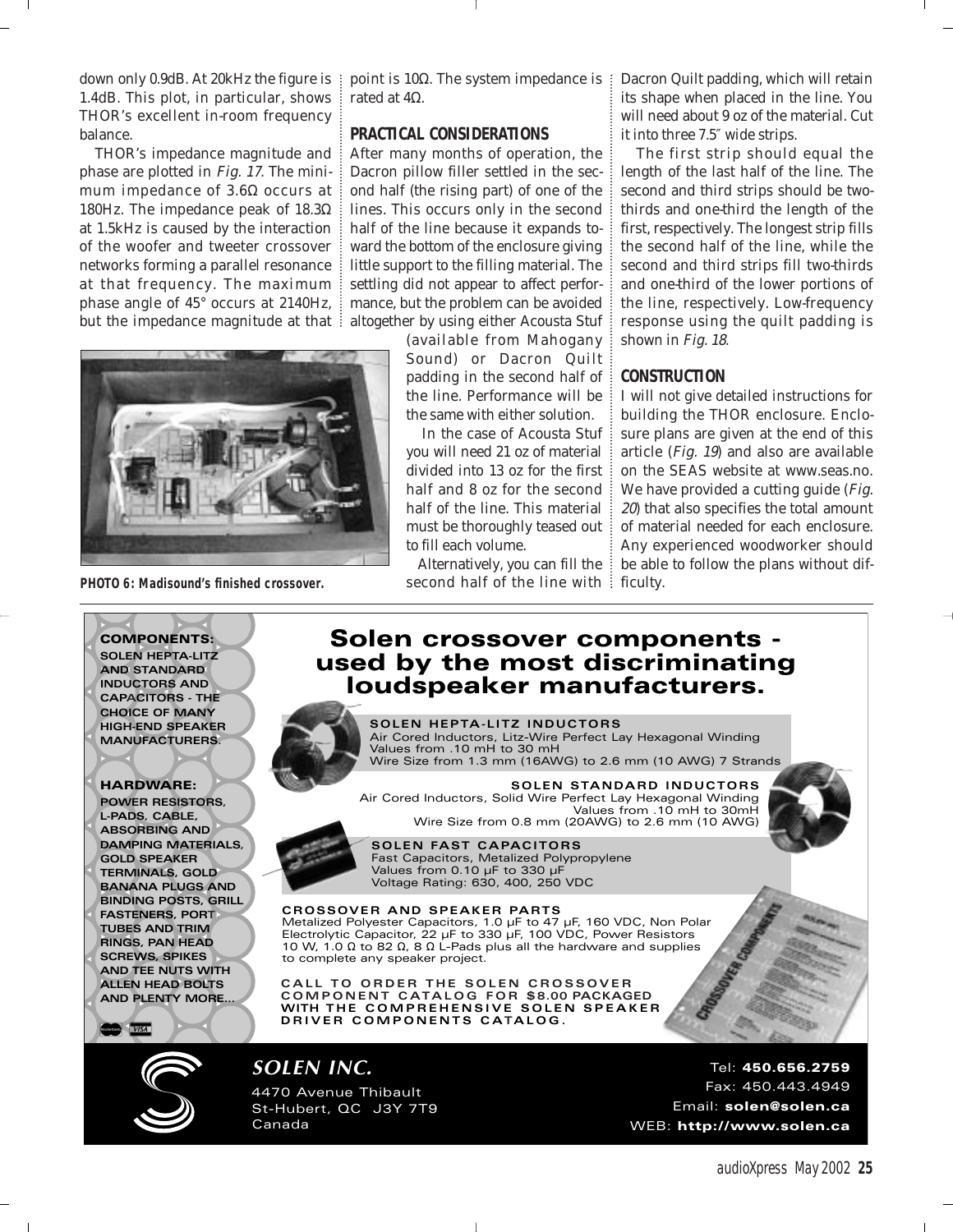For those of you who do not care to build the cabinets from scratch, enclosures are available from the sources listed at the end of the article. A complete kit of parts including drivers and crossovers is also available from these sources. Photo 4 shows the parts kit provided by Madisound. One version of the enclosure also available from Madisound is shown in Photo 5, filled and ready for driver installation. Photo 6 shows a finished crossover mounted in the base of the enclosure.

### **SUMMARY**

In this article you have seen that

Augspurger's work represents an excellent starting point for the design of transmission-line loudspeakers. His recommendations on packing density versus line length are right on target. Once a prototype line is built, the optimum packing density is easily determined experimentally with a sequence of acoustic and/or electrical impedance measurements. Similar acoustic and impedance measurements on the drivers mounted in the prototype enclosure then provide the data for rapid CAD design of a trial crossover network.

#### **REFERENCES**

1. G. L. Augspurger, "Loudspeakers in Damped Pipes—Part One: Modeling and Testing; and Part Two: Behavior," 107th JAES Convention, 24–27 September, 1999, Preprint No. 5011.

2. G. L. Augspurger, "Transmission Lines Updated, Part 1," SB 2/00.

3. G. L. Augspurger, "Transmission Lines Updated, Part 2," SB 3/00.

4. G. L. Augspurger, "Transmission Lines Updated, Part 3," SB 4/00.

5. J. A. D'Appolito, *Testing Loudspeakers*, Audio Amateur Corporation, Peterborough, NH, 1998.

**SOURCES FOR THOR KIT PARTS** Zalytron Industries: www.zalytron.com

Madisound: www.madisound.com



**26** audioXpress 5/02 **www.audioXpress.com**

 $\mathcal{L}$